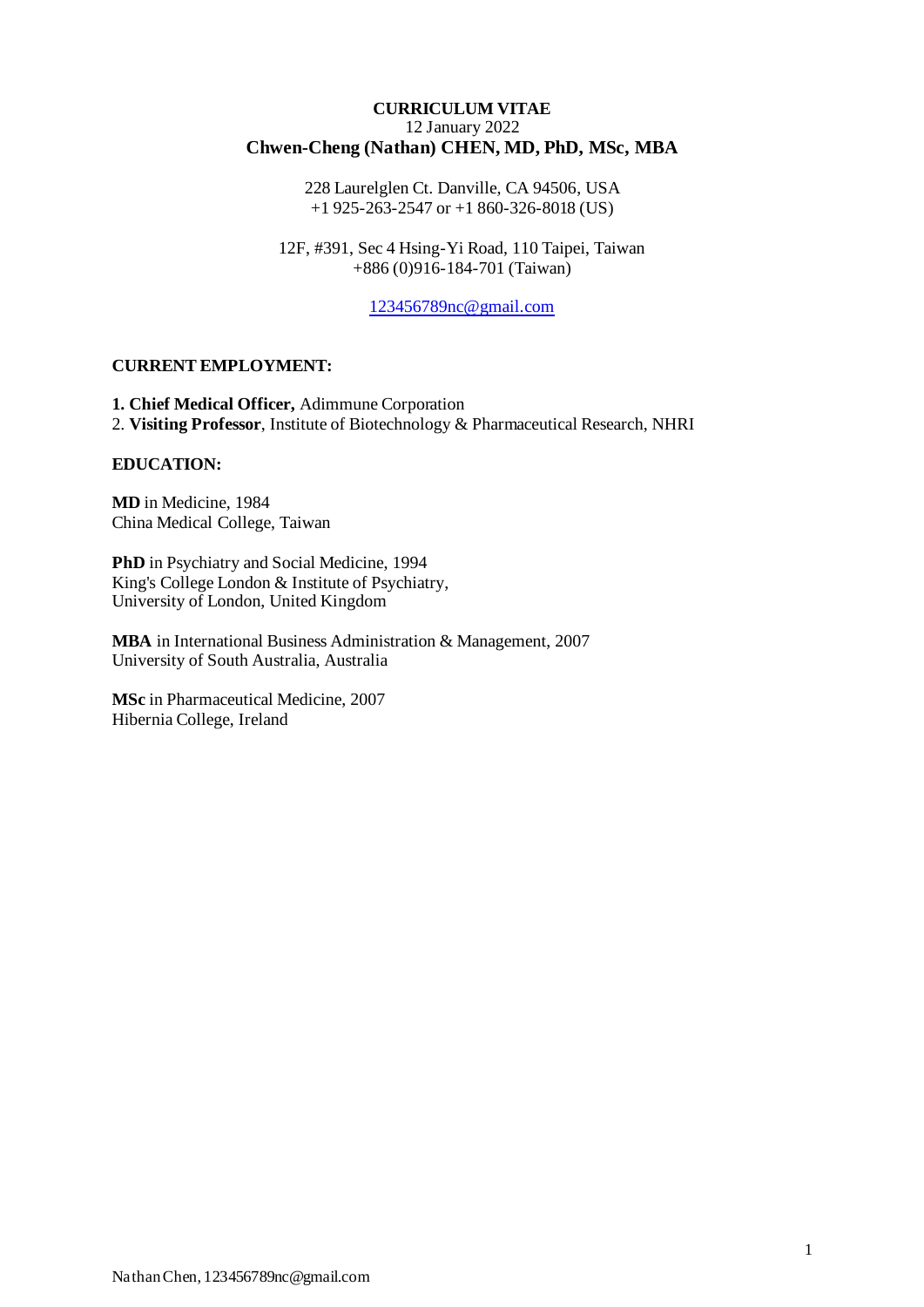### **EXPERIENCE IN MANAGEMENT**

### **Industry**

- 1. Chief Medical Officer in biotech companiesspecialized in biologics. Accountable and oversee company pipeline development strategy and plans.
- 2. Clinical Group Head, China 5 direct report Clinical Program Leads and a team of total 12 clinicians. Accountable and coordinating teams on registration and market entry strategy and development plan for Pfizer global product profiles into China market, including budgeting, resource allocation, product development timeline etc.
- 3. Medical Office management (Country Medical Director), including medical affairs, clinical research & operation, regulatory affairs, outcome research and safety management – 8 direct reports
- 4. Country marketing management (CNS Marketing Director)– 3 direct reports
- 5. US Regional, Clinical/Medical 1 direct report
- 6. Oversee global regulatory and clinical development strategy
- 7. Asia Clinical Development Head 6 direct reports
- 8. Independent Member, Board of Director of a Listing Company
- 9. Founder of a Biopharmaceutical consulting firm

### **Academia**

- 1. Chair of an Academic and Clinical Department in a National Medical School
- 2. Chair, National Joined IRB, Taiwan
- 3. Secretary General, IRB at National Cheng Kung University, Taiwan

### **EXPERIENCE & SKILLS IN DRUG DEVELOPMENT**

- 1. Corporate Pipeline portfolio management and planning, including compound searching and licensing in evaluation
- 2. Development and implementation of clinical development strategy and plan, New Drugs and Medical Devices
- 3. Regulatory interaction experiences: US, EU/MHRA, TGA, TFDA, KFDA, CFDA, Indonesia Agency
- 4. Submission experiences
	- a. PF 04360365 (Anti-Abeta monoclonal antibody) Alzheimer's Disease program US FDA End of Phase 2 (EOP2) briefing document preparation & face to face meeting
	- b. European Pediatric Investigation Plan (PIP) of pregabalin in Anxiety Disorders
	- c. PD 0332334 EOP2 briefing document preparation in Generalized Anxiety Disorder
	- d. NDA in US for Lyrica monotherapy & adjunctive therapy in GAD
	- e. 9 NDAs approval in Taiwan
	- f. IND OBI-833-001 Phase I in Breast, Lung, Gastric and Colorectal Cancer
	- g. NDA for enterovirus vaccine
- 5. Knowledge, understanding and hands-on experiences in Drug Development, especially pre-POC and Post-POC clinical development programs.
- 6. Clinical Program Lead in Phase II-III development in biologic and small molecule compound
- 7. Project clinical lead in multinational Phase III pivotal trials, including US, EU and Asia sites
- 8. Phase II-III pivotal trial design, initiation, conduction, monitoring and close out
- 9. Applying concept of Quality by Design (QbD) to develop Integrated Quality Management Plan (IQMP) for Phase III pivotal clinical trial design and conduction (a Pilot initiative with US FDA)
- 10. Integrate safety monitoring at program level, including establishing DSMB (or DMC) and project safety review plan
- 11. Medical Monitoring in Phase I III trials, especially in Oncology, CNS, Hemophilia, and Inflammatory Diseases
- 12. Phase I Human Abuse Liability protocol design
- 13. Phase I Drug-Drug Interaction protocol design and conduction
- 14. Phase I Drug Cognitive Function Effect study protocol design
- 15. Program Development for new indication, eg PD 0332334 and pregablin in Social Anxiety Disorder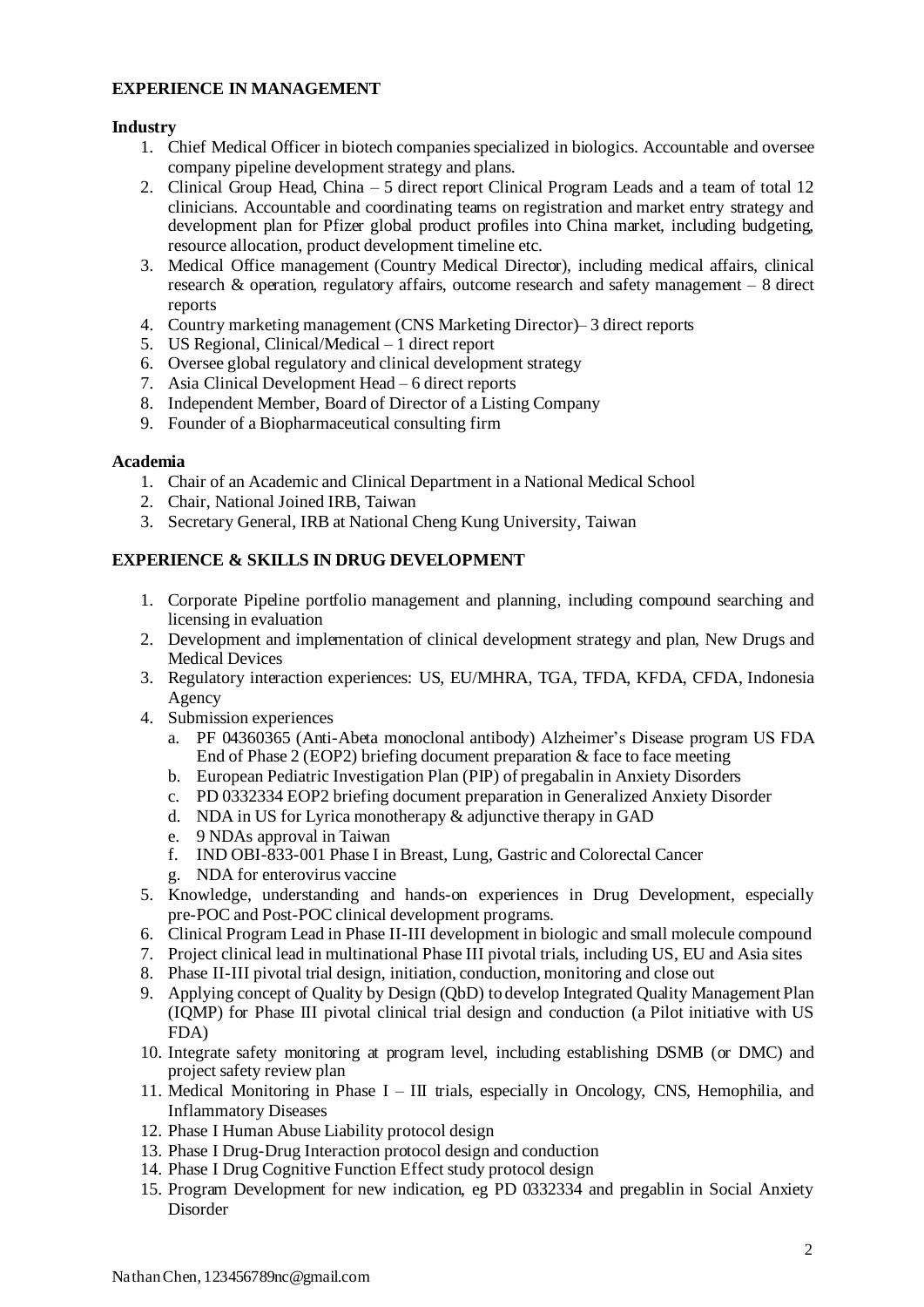- 16. Project clinical lead in multinational Phase IV post-approval commitment trials requested by FDA or EMA
- 17. Methodology study: validation of Placebo Response Screening Scale (PRSS), changes in Sexual Functioning Questionnaire (CSFQ), and Measurements in Human Abuse Liability
- 18. Safety Study: Ophthalmology Safety, Drug withdrawal
- 19. Disease Area: Oncology, Generalized Anxiety Disorder, Social Anxiety Disorder, Major Depression, Schizophrenia, Bipolar Disorder, Epilepsy, Alzheimer's Disease, Hemophilia, Pain & inflammation, Osteoarthritis, Hyperlipidemia, Osteoporosis, Therapeutic Vaccine in Oncology, Anemia associated with chronic kidney disease, and preventive vaccine
- 20. Country Medical Office management, including clinical research & operation, regulatory affairs, medical affairs and safety management
- 21. Asia Clinical Development Strategy and Management
- 22. Global and Country level Clinical Research Strategy and Management
- 23. Bridging strategy and issue in Asia
- 24. Vaccine pipelines and product development against SARS-CoV-2 infection, EV71, JEV and others

### **EXPERIENCES IN CONSULTING SERVICES (not limited to)**

#### **Business Management Strategy and Decision**

- Help management and project teams to make critical business decisions, including development target selection, milestone advancement (such as Phase II to Phase III GO/No Go), strategic decision on clinical trial design in accordance with development (clinical, medical, & regulatory) and commercial strategy, and etc.
- Portfolio/compound development target selection and management, development plan & risk management, and commercialization risk assessment
- Asset value evaluation for licensing, including valuation, deal strategy and proposal, competition landscape evaluation, and market potential evaluation.
- Management & Scientific Advisor to provide advisory consultancy on corporate general management, business development strategy and strategic decisions on pipeline/ program development strategy and plan
- Registration and market entry strategy to ASEAN and SE region countries
- Sit in Board of Director as independent director of a listing company

### **Clinical Development & Regulatory Affairs**

- Lead and drive product development strategy, clinical trial design and implementation oversight as independent consultant working with and training client's in-house team.
- Providing advisory consultancy to project team on global registration trials management, including strategy of global placement, CRO selection and collaboration construct, oversight structure and processes over global clinical trial implementation, filling strategy, and other related details of trial operational management
- Providing consultation on statistical strategy and oversight over client's data management, analyses and interpretation
- Directing and managing clinical trial implementation, especially over medical/clinical oversight on behalf of client
- Design for client phase III pivotal international trial program for NDA/BLA purpose
- IND, EOP2, NDA/BLA submission strategy, planning and implementation

#### **Others**

- Advisory consultancy on translational research, especially on biomarker development strategy, plan and validation
- Helping client to solve regulatory issues and meeting with local or global regulatory agencies
- Assist or conducting due diligence on behalf of clients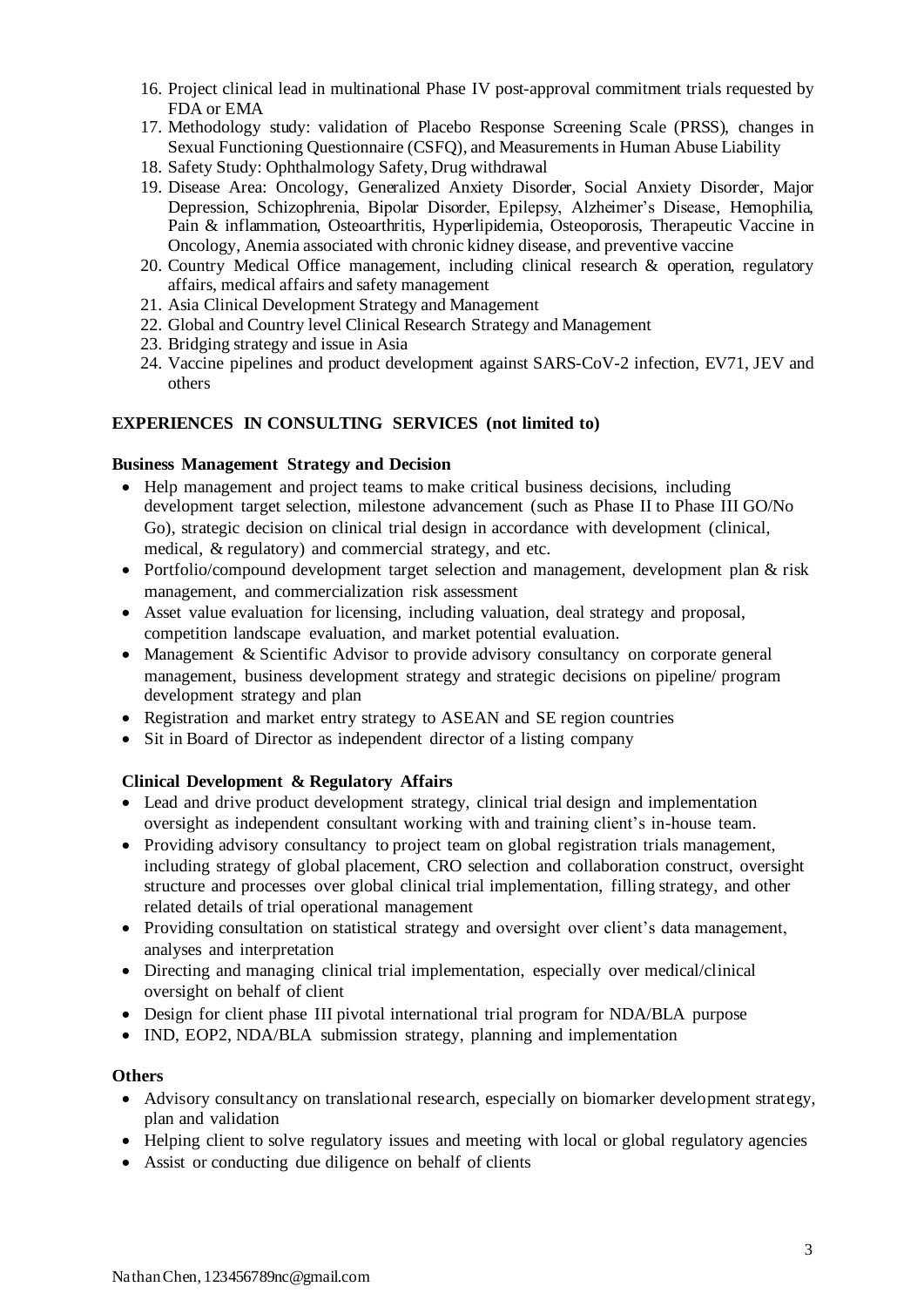### **EXPERIENCE & SKILLS IN MEDICAL AFFAIRS**

- 1. Country Medical Director, development and executing country medical team vision and strategy aligned with Global, Regional and Country business objective
- 2. Regulatory strategy and plans oversight
- 3. Field based medical communication (at Asia regional level)
- 4. Key Opinion Leader development strategy
- 5. Establishing medical information function at country level
- 6. Building and Leading medical affair group at Country Level
- 7. Review and approval of medical information and detailing material for use in the market place
- 8. Co-chair of publication committee in a drug development program for general anxiety disorder

#### **EMPLOYMENT HISTORY:**

#### **Chief Medical Officer, 1 January 2021 - Present**

- Accountable for pipeline product development strategy and plan
- Oversee development plans implementation
- Accountable global regulatory strategy and oversee activities related to regulatory affairs
- Oversee medical affairs activity, including pharmacovigilance
- Supporting corporate development strategy and plan from medical/clinical/regulatory perspective
- Supporting asset evaluation for licensing and co-development projects

#### **Founder, JN Biopharma Consulting, The September 2016 - Present**

JN Biopharma Consulting provides consultancy services on every aspect of drug/device development and commercialization at strategy or technical level, across all phase of drug/device development value chain. JN has a virtual team comprising of different key expertise to provide services according to client's need.

Currently having active consultancy contract with 7 biopharmaceutical companies, 2 medical device companies and 2 academic institutions with capacity in new drug development.

Advisory consultancy services include (not limited to)

- Portfolio/compound development target selection and management
- Business development strategy
- Clinical development strategy, planning, decision and implementation
- Regulatory strategy and interaction with regulatory agency
- Biologics or Chemical Drug Development across Therapeutic Areas
- Biopharmaceuticals or Devices Development
- Asset evaluation, development plan & risk management, commercialization risk assessment
- Enhanced Clinical Trial Design (ECTD) & Enhanced Quantitative Drug Development (EQDD)
- Trial design and implementation planning for all phases
- Medical monitoring & Pharmacovigilance planning and management
- Statistical strategy, design, analyses & interpretation for product development
- Drug Safety Management Board (DSMB) or Independent Committee for Data Monitoring (ICDM) in Clinical trial
- Strategy, Design and Management for Interim Analysis for Clinical Trial
- Pre-clinical enabling studies and plan
- Translation studies
- Biomarker development and validation
- Management Advisory Board or Scientific Advisory Board

Activities involved with current clients

• Consulting contract with 7 Biopharmaceutical Companies, 2 Medical Device Companies and 2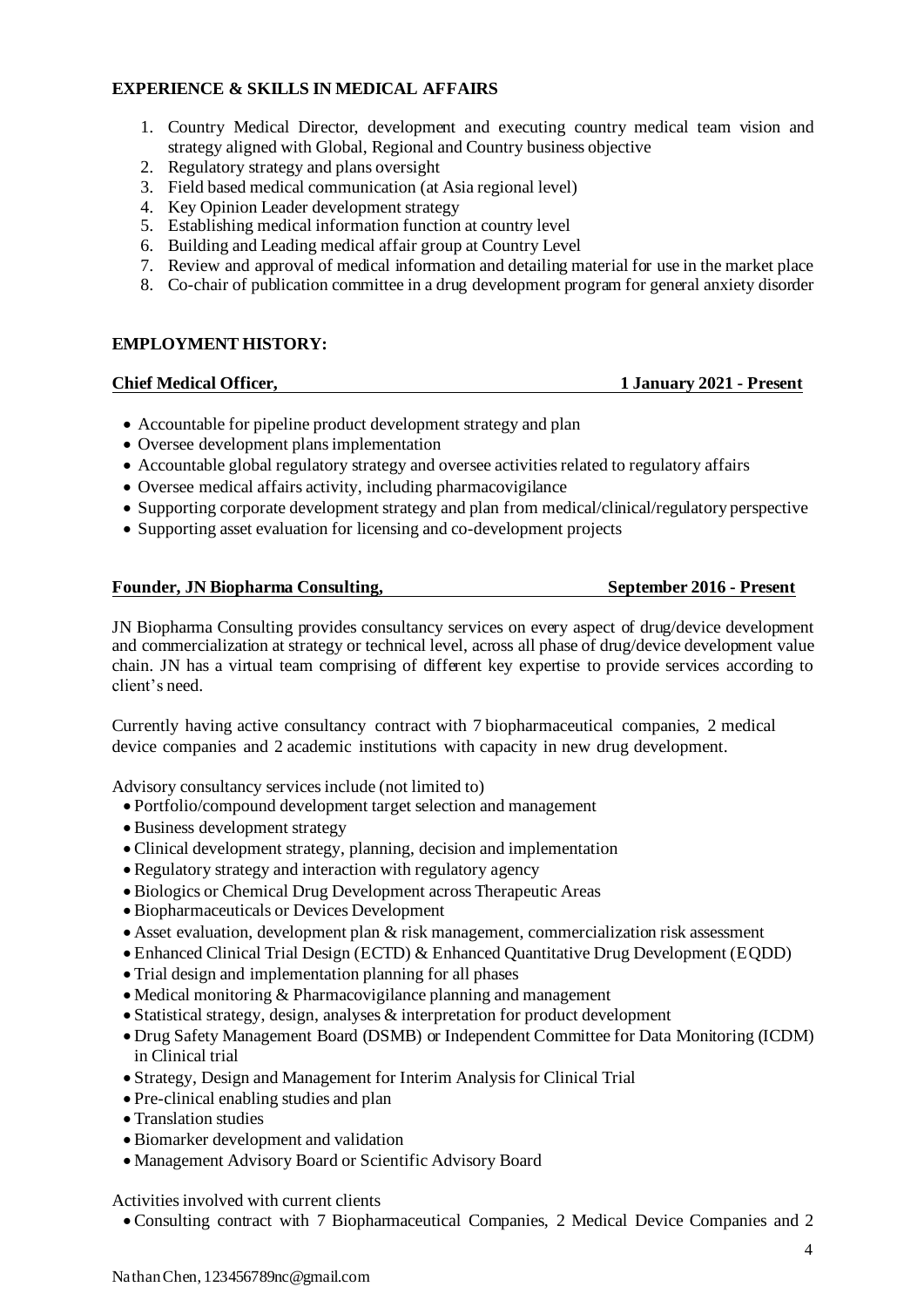Academic Institutions with capacity in new drug development

- Driving product development strategy, clinical trial design and implementation oversight as Independent Consultant working with and training client's in-house team.
- Sitting in Management & Scientific Advisory Board to provide Advisory Consultancy to management team on corporate general management, business development strategy and strategic decisions on pipeline program development strategy and plan
- Providing advisory consultancy to project team on global registration trials management, including strategy of global placement, CRO selection and collaboration construct, oversight structure and processes over global clinical trial implementation, filling strategy, and other related details of trial operational management
- Helping client's team (both management and project teams) making critical business decisions, including Development Target Selection, Milestone Advancement (such as Phase II to Phase III GO/No Go), Strategic Decision on clinical trial design in accordance with development (clinical, medical, & regulatory) and commercial strategy, and etc
- Conducting licensing in products evaluation including valuation, deal strategy and proposal, Competition landscape evaluation, and market potential evaluation.
- Assist or conducting due diligence on behalf of clients
- Providing consultation on statistical strategy and oversight over client's data management, analyses and interpretation
- Advisory consultancy on translation research, especially on biomarker development strategy, plan and validation
- Directing and managing clinical trial implementation, especially over medical/clinical oversight
- Solving regulatory issues and meeting with regulatory agencies.
- Sitting in Board of Director as Independent Member of a listing company

#### **Visiting Professor, Institute of Biotechnology & Pharmaceutical Research National Health Research Institute June 2017 - Present**

- Advisory input to each new drug development project team of IBPR on development strategy and development plan.
- Medical/clinical oversight over projects in clinical development phase

### **VP, Chief Medical Officer & Head of Global Medicine Development OBI Pharma Inc,** Jan 2015 – August 2016

Join OBI Pharma fromJan. 1, 2015 reported to CEO, as Vice President, Chief Medical Officer (CMO), and Head of Global Medicines Development.

As the CMO, I serve as a key member of the executive team. I am responsible for developing the company's global product portfolio strategy to bring products to market in compliance with global regulatory, legislative and medical/health requirements. I chair OBI Development Strategy Team Meeting to coordinate teams of R&D, Translation Medicine, Clinical Development, Regulatory Affairs, and Commercial Development to ensure alignment and a seamless transition from the R&D to Commercial phases of development of OBI's global pipeline. My position has functional responsibility for all stage clinical development activities which starts from First in Human, proof of concept, Phase III pivotal through Phase 4 programs including on-market products. I am also responsible for developing strategic plans for the company's late stage product portfolio to ensure development programs meet quality and safety standards required by medical and regulatory agencies. I have responsibility for all late stage clinical development, including providing leadership to medical affairs, pharmacovigilance, pharmacoeconomics, to ensure a successful product approval and launch. I oversee the portfolio management activities for the company to ensure appropriate objectives and resources are deployed to meet strategic portfolio plans delivering on key milestones to advance all of the company's products in development. I am responsible for representing the company with regulatory and legislative agencies, globally addressing the scientific and medical/health aspects of the company's product portfolio; may also provide consultative guidance on health-related matters to leaders across the company and with outside health/medical and regulatory organizations. I oversee the company's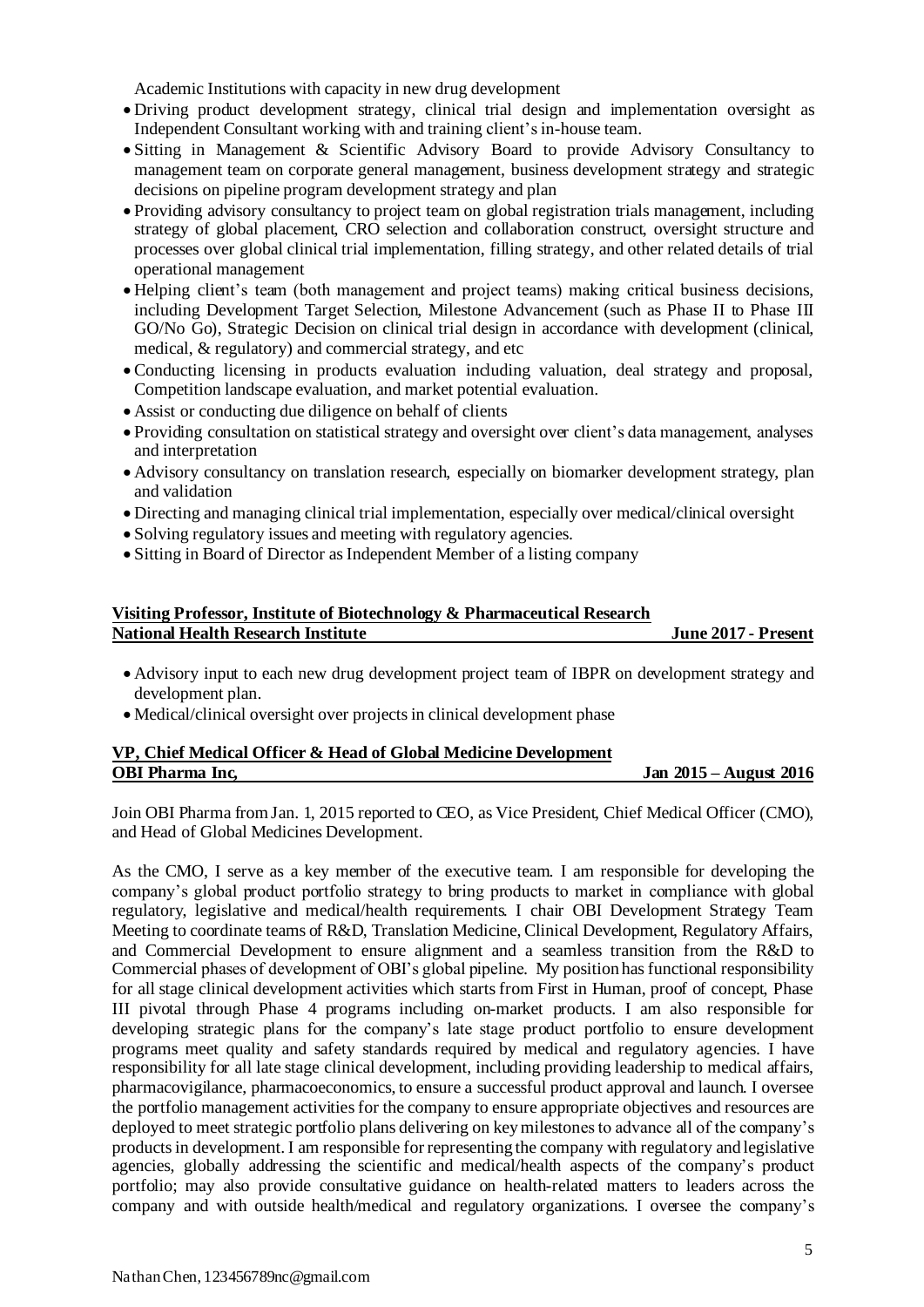product portfolio investments to meet fiscal year goals providing strategic input to the annual and long-range budgetary process.

As VP, Head of Global Medicine Development of OBI, I am responsible for clinical development strategies including Phase 1 through 3, lifecycle management, medical affairs, safety responsibilities, scientific interactions with regulatory bodies, and interactions with corporate partner(s); supervise and direct the activities of other Clinical Research staff including Biostatistics, Data Management, Clinical Operations, Regulatory, Quality and Medical Affairs; lead and oversee the strategic and tactical development of clinical trials programs, including protocol writing, interpretation of clinical data, and literature reviews; and ensures the consistent application of state-of-the-art scientific and ethical methods to design clinical investigational trials of the highest quality. OBI is a Biotech company focusing on development of therapeutic vaccine or monoclonal antibody in oncology.

| <b>Pfizer Global Innovative Pharmaceutical Business (GIPB)</b>        | $Jan 2014 - Oct 2014$ |
|-----------------------------------------------------------------------|-----------------------|
| <b>Pfizer Emerging Market &amp; Established Product Business Unit</b> | Jan $2013 - Dec$ 2013 |
|                                                                       |                       |
| Asia Clinical Development Head, Development, MDG, EMBU                | Jan $2013 - Dec 2013$ |
| <b>Clinical Group Head, Global Medicines Development, GIPB</b>        | Jan 2014 - Oct 2014   |

In January 2013, I took the role as Head of Clinical Development, Asia, reported to the VP, Development, EMEP business unit. In this role, I started from assisting VP to design and to propose a strategic plan for establishment of a China-based EM clinical team, including scope of responsibility, organization relationship, FTE and budgetary resource requirement. The China-based EM clinical team in planning would be responsible for design, conduction, monitoring and reporting of clinical trials for China/Asia registration purpose.

After the team was established in July of 2013, I led the team and served as the key interface on Development Assets for China/Asia and provided coordination between various functional lines and platforms in Asia, with a primary focus on China. I also managed and coached this group of Clinical Scientists working as the primary study clinicians of clinical trials for China/Asia registration across Disease and Therapeutic Areasin support of Emerging Market Business Unit objectives in China/Asia and providing the group resource for their technical training and career development.

In 1st January 2014, along with organization restructure, my team was expanded and mapped into the Global Clinical Sciences group in the newly established Global Innovative Pharmaceutical Business (GIPB). My title of role became the Clincial Head, China, administratively reporting to the VP of Global Clinical Strategy & Support (GCSS), Global Medicines Development of GIPB. Functionally, I lead a group of Clinical Program Leads/Clinicians within Pfizer Global Medicines Development organization responsible for development and implementation of clinical development strategy and plan of Pfizer products across all therapeutic and diseases areas leading to registration approval in China. In this role I serve as the overarching interface on Pfizer Development Assets (both early & late phase) in China to ensure coordination between various functional lines and platforms in China as well as collaboration between global development teams to support Pfizer business objectives in China. Responsibility includes 1) Oversee and lead to collaborate with global clinical and local commercial development collegues for Pfizer China Portfolio evaluation and planning; 2) Oversee and lead to set up China portfolio development strategy and clinical plans to support registration approval in China; 3) Oversee to ensure timely and quality development and implementation of clinical development strategies that will deliver significant portion of clinical plans leading to approval in China; 4) Be accountable for overall clinical deliverables of Pfizer portfolio in China; and 5) Manage, coach and provide resource for technical training and career development of my group members.

At the same time I continuously sitting on (Neuropsychiatric and Abuse Potential Advisory Council (NAPAC) to provide professional input to development teams on abuse liability and suicidality assessment

|  | <b>Pfizer Primary Care Business Unit</b> |  |
|--|------------------------------------------|--|
|  |                                          |  |

**January 2009 to November 2012** 

**Senior Director, Clinical Sciences, MDG September 2011 to November 2012**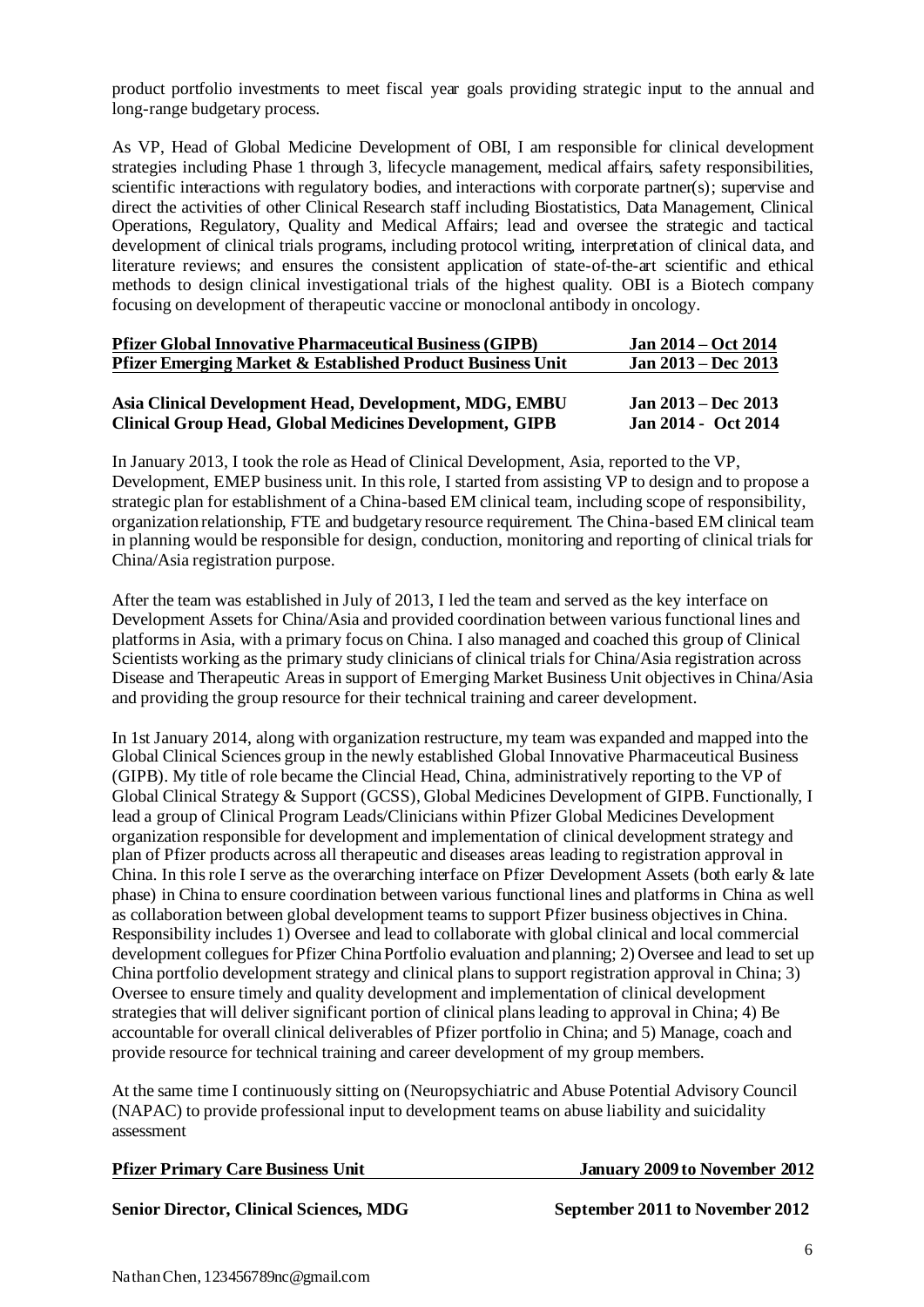Regional Clinical Development Director (RCDD), US West Coast (13 States), North America Regional Medical Monitoring (RMM) Organization. RMM is a medically qualified individual embedded within a local/regional clinical operations group acting as a local extension of a business unit's clinical group and providing local medical oversight of a clinical study. Responsible and accountable for providing day-to-day medical oversight of clinical development performed in their region including input to development plan/study designs and ensuring optimal site/patient selection, patient safety, scientific integrity, site compliance with protocol and ICH-GCP requirements & investigator/KOL interaction during study execution. Each RMM is responsible for several different studies, across therapeutic and disease areas and business units (BUs).

As RCDD, I am leading a team to look after activities mentioned above in 13 States of the US West Coast to ensure 1) Medical and safety oversight at the investigational site level in high risk clinical trials; 2) Assuring subject's safety is well assessed and managed at the site level; 3) Ensuring and enhancing quality and integrity of clinical trial conduction; 4) Ensure protocol compliance, in particular prevention and management of deviations with safety concerns; 5) Ensures excellence in medical  $\&$  safety oversight at site level through education, training, mentorship and performance management of each RMM on the team.

In this role, I am assigned as Global RMM Study Lead of five Pfizer high risk studies to coordinate global RMM team providing support in medical oversight to study clinical team at Region/Country and site level.

Therapeutic/disease areas covered are Oncology, Alzheimer's Disease, Hemophilia, and Autoimmune Inflammatory Bowel Disease.

Sitting on Neuropsychiatric and Abuse Potential Advisory Council (NAPAC) to provide professional input to development teams on abuse liability and suicidality assessment and as Liaison of NAPAC to Emerging Market Business Unit in Suicidality Assessment.

# **Director, Clinical Sciences, MDG March 2010 – August 2011**

Clinical Program Lead in a full development team (Phase Ib/III) of a monoclonal antibody in modifying disease progression course of Alzheimer's disease. Responsibilities include 1) Responsible for design, execution, monitoring and reporting of clinical programs; 2) Chairing clinical subteam to drive and ensure scientific and technical excellence in the team; 3) Overseeing in clinical trial safety review and analysis and tracking of emerging efficacy and safety profile; 4) Supervising medical monitor to ensure adherence to Safety Review Plan to perform and document regular review of individual subject safety data and cumulative safety data with SRML; 5) Accountable for development of Clinical Development Plan; 6) Assist GCL in discussion with regulators and with the resolution of queries from drug regulatory agencies and lead or contribute to writing and reviewing responses to regulatory queries; 7) Responsible for development of clinical documents, including protocol, clinical study reports, clinical components of regulatory submissions; 8) Coordinate functional teams and representatives in the development for assigned projects, such as biomarkers selection and qualification plan, abuse liability strategy and plan, suicidality assessment strategy and plan, product concept, IB update, Skin Rash Monitoring Plan; DSMB plan; Renal Safety Monitoring Plan, etc.

Sits on (Neuropsychiatric and Abuse Potential Advisory Council (NAPAC) to provide professional input to development teams on abuse liability and suicidality assessment and as Liaison of NAPAC to Emerging Market Business Unit in Suicidality Assessment.

### **Director, Clinical Sciences, MDG January 2009 – September 2009**

Reports to Clinical Program Lead of Lyrica in psychiatric therapeutic area. Responsibilities include lead clinician of two phase IV post-approval commitment clinical trials (Discontinuation and ophthalmology safety trials) to the FDA and EMEA. Sits on Lyrical Disease Area Team (LDAT) in psychiatry & epilepsy to contribute Lyrical business strategy in psychiatric and epilepsy Franchises from clinical perspective.

Continue sitting in NAPAC to provide professional input to development team on abuse liability and suicidality assessment.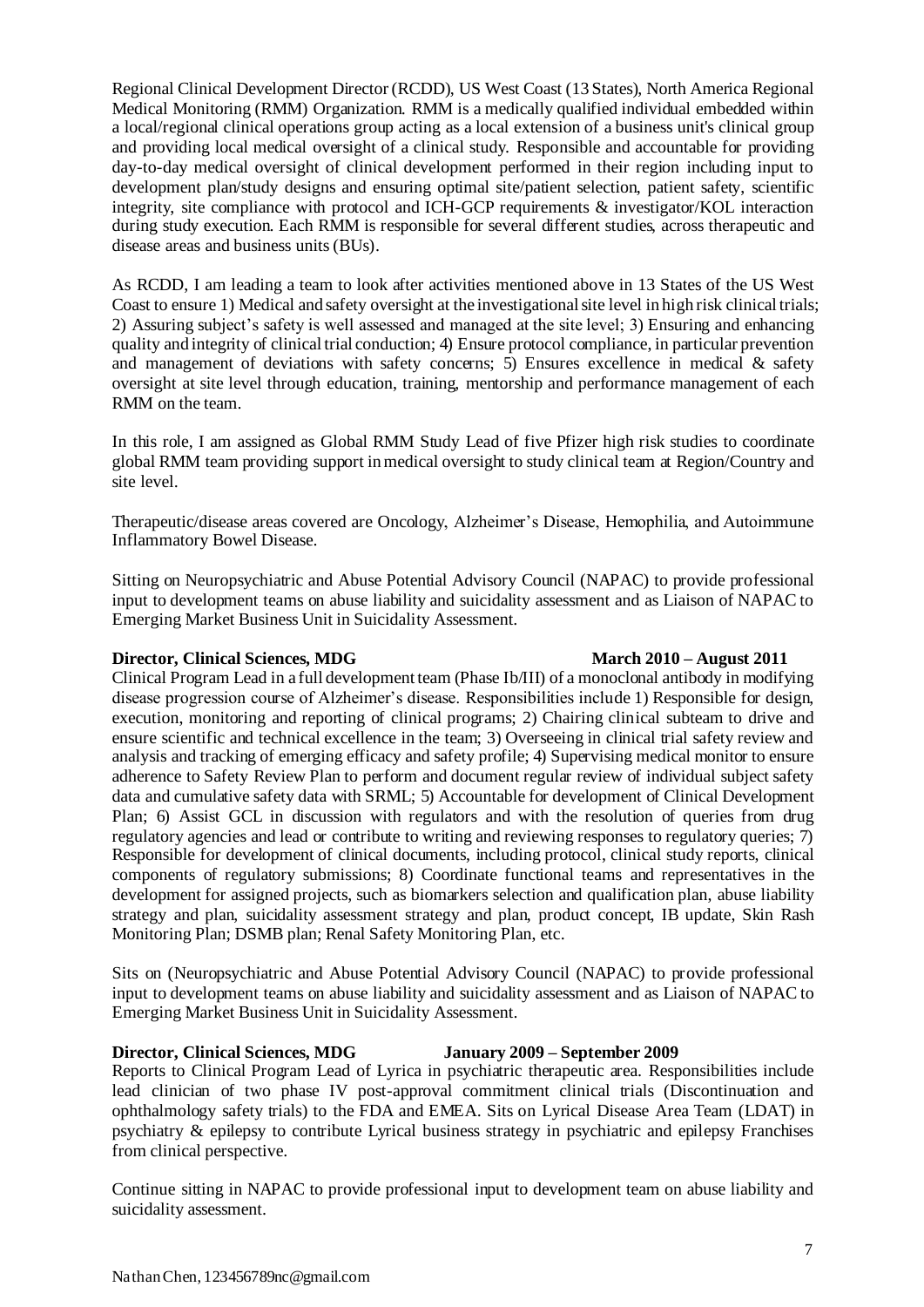#### **Associate Director, Neurosciences Clinical Development June 2007 – December 2008**

Reports to Global Clinical Lead of a Phase III program, working as a specialized clinician-scientist on the phase 3 drug development projects, where I am responsible for the design, implementation, conduct, and summarization, interpreting, and reporting of studies in generalized anxiety disorder, including studies of the efficacy and safety of this new chemical entity. The work is with a matrix team of clinical colleagues (other clinicians, statisticians and clinical pharmacologists) and involves contributing to the clinical development plan, and providing medical and specialized psychiatric support during clinical trial conduct.

Assignment includes lead clinician of two pivotal phase III trials and lead clinician of phase I ADME study, drug-drug-interactions studies (4 studies), PK in renal impairment and hemodialysis patients (2 studies), abuse liability study and cognitive/psychomotor effect study of the compound. In addition, my responsibility also includes leading a small team for the development plan in Social Anxiety Disorder for the same compound, representing Clinical team as Co-chair of publication committee driving publication strategy and plan of the compound, establishing and driving abuse liability strategy and plan implementation. As the lead clinician in each clinical trial, I am responsible for design and protocol development of each trial. In collaboration with a clinical operation team, I also involve in country and site selection, medical monitoring, and oversight trial conduction, including initiation and enrollment. The development team won 2008 Clinical Development Team Award.

During this period, I was also assigned to be Co-chair of Publication Subcommittee to drive product publication plan and execution.

I am also sitting on the Corporate Safety Council, Neuropsychiatric & Abuse Potential Advisory Council (NAPAC) to provide professional input to each development team on abuse potential and suicidal risk evaluation,

#### **Pfizer Taiwan, Japan/Asia, Pfizer Global Pharmaceuticals November 2004 – June 2007**

#### **Medical Director November 2004 – June 2007**

Report to Taiwan Country General Manager and Asia Pacific Regional Medical Director. Responsible for management of the medical division operations at country level, including medical administration, clinical research, regulatory affairs, safety & risk management, medical marketing, medical information, outcome research and quality standard and training. Eight direct report managers and 37 staffs.

Major achievements include: 1) Implement RegMax Taiwan project, with support from regional and HQ, to expedite product registration process to maximize Pfizer's new product value (estimated potential incremental sales was US\$142M in 10 years by shortening approval timeline); 2) From 2004 onward, completed 9 NDA submissions, nine products had been approved; 3). Establish Taiwan clinical research capacity to actively participate and contribute Pfizer global development plans as well as support local business needs. Achievements include a) Completed 3 Phase IIIb local registration trials (valdecoxib, varenicline, and pregabaline). I actively involved in the design and protocol writing of valdecoxib protocol and gave local clinical input for the other two protocols; b) Completed 3 local phase IV trials (atorvastatin, ziprasidone and omesartan), Two manuscripts (the first two products) were submitted to Journal for publication. I was the author of ziprasidone trial, and responsible for interpretation of study results for these three studies. c) Completed 1 Phase II trial (lasofoxifene, JADE) for Japanese development. d) In 2007, the clinical team was carrying out 44 on-going Phase II - Phase IV clinical projects, including sunitinib, pregabalin, PF676, celecoxib, sidanafil for PAH, ziprasidone, asenapine, varenicline, and irinotecan, etc. e) There had been about 55 IIR projects from 2005 to 2007, including disease epidemiology, non-clinical study (in vitro  $\&$  in vivo), and clinical trials. 4) Established dedicated outcome research team and partnering with Regional CoE and NYHQ to develop OR and access objectives for Taiwan and implement pertinent initiatives. (Vfend project granted by ISPOR Poster Finalist Award, and Best Practice Award by WORF)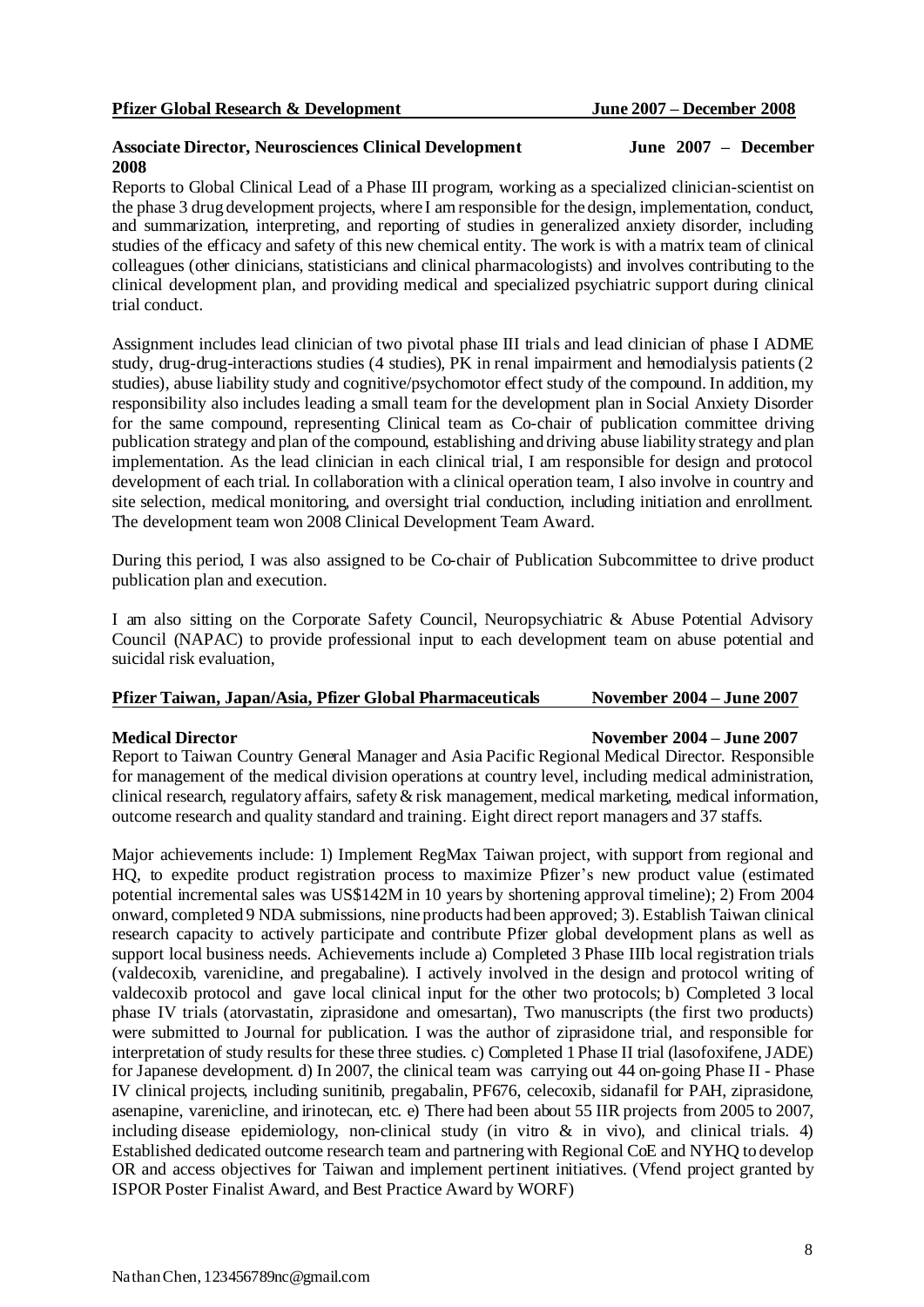#### **Senior Medical and CNS Marketing Director**

Reported to Managing Director, Taiwan, and be a member of Management Board, Janssen-Cilag, Taiwan. Responsible for medical affairs operations with 1 direct report (Manager), as well as head of marketing and sales operations of CNS franchise, with 2 direct reports(Group Product Managers), 3-4 dotted line reports (Junior Managers and Associate Sales Director in CNS Products), Additionally responsible for the regulatory affairs and clinical research teams.

Key Achievements: 1) Launch Consta (risperidone) injection with premium reimbursement price, 2) Migraine indication for Topamax (topiramide) and launched this indication with reimbursement, 3) Achieved optimal reimbursement price and launch Concerta (methylphenidate Oros).

#### **Pfizer, Taiwan, JAALA, PGP March 2003 – March 2004**

#### **Associate Medical Director**

Reported to Medical Director, Taiwan. Responsibilities for safety and medical information, 1 direct report, providing medical support to products in the therapeutic areas of CNS, COX-2 portfolio, arthritis and pain, oncology, and ophthalmology, involving clinical research (strategy, protocol design and implementation), local NDA registration and pre-launch as well as post-launch medical marketing.

#### **Pharmacia Corporation (acquired by Pfizer in 2003), Taiwan/Hong Kong Jul 2001 – Mar 2003**

#### **Clinical Sciences Adviser**, **Taiwan & Hong Kong, Asia Pacific Region, Global Clinical Science, Pharmacia**

Reported to Asia Pacific Regional Director of Clinical Sciences and General Manager of Pharmacia, Taiwan and Pharmacia, Hong Kong. Responsibilities include executive member of country management, medical marketing strategy and implementation, and providing medical support to marketing and sales elements. Responsible for:

- **Key Opinion Leader Development and Management:** Developing and maintaining personal professional relationships with KOLs and academic centers through conveying complex medical and cutting-edge scientific information and data by delivering lectures or peer-to-peer one-on-one communication to accelerate the acceptance of Pharmacia products within market place and identify further leveraging opportunities for Pharmacia's product line.
- **Advocacy Strategy and Implementation:** Developing advocacy groups and leverage Pharmacia's healthcare initiatives to support country/regional business needs.
- **Medical Marketing Strategy and Implementation:** Developing and implementing unique medical education programs in highly prioritized accounts. Partnering with customers to identify opportunities for development of treatment algorithms and guidelines.
- **Marketing and Sales Support:** Providing clinical input to help marketing elements in strategic planning of business
- Management: Participating in strategic planning mechanism at market country level, feedback needs of MC through global clinical sciences system to seek support from region/corporate.
- **Major product coverage:** Corporate global focus including 3 COX-2 portfolio products and Inspra (hypertension and heart failure), pre-marketing and 18 months after launch.

#### **Achievements:**

- Help marketing and sales teams achieved 50% excess of annual sales target of Celebrex (celecoxib) by impacting 3000 medical doctors, pharmacists and other medical professionals through establishing medical marketing function and new strategy and delivering 40 lectures and more than 100 one-on-one communications in 18 months in Taiwan.
- Enhanced field force productivity and effectiveness of relationship development between sales team and key hospitals and accounts through establishing professional contacts with "impossible to meet" physicians (eg. Reimbursement review committee members, hospital superintendents, department heads and members of  $P \& T$  committee and "very busy" senior physicians in Taiwan) making subsequent visits by raps easier and more productive.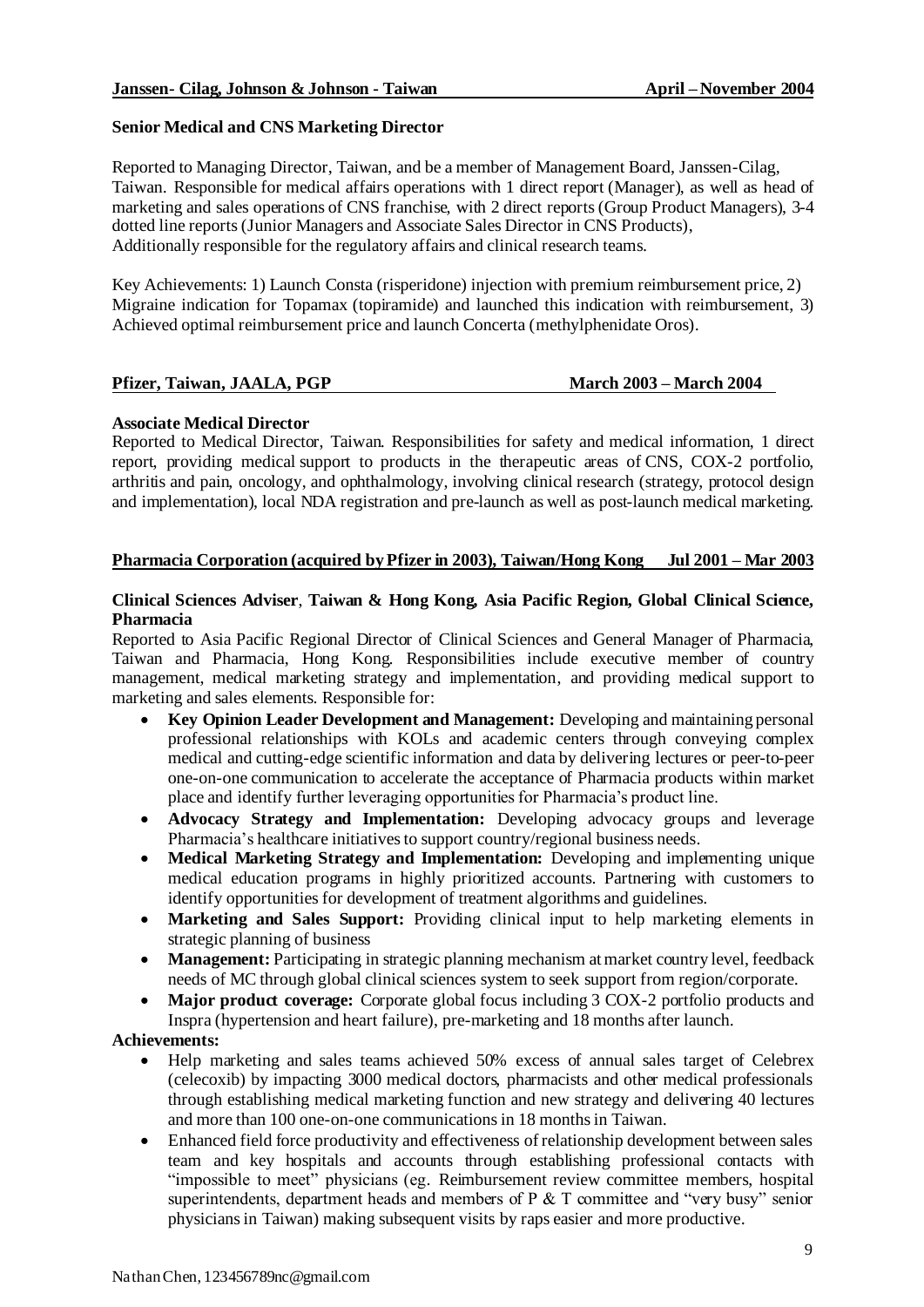- Succeed to organize and personally deliver 4 lectures at grand rounds at medical centers in Taiwan (Challenging task in Taiwan due to my "commercial" connections with Pharmacia)
- Delivered 5 lectures in various Thailand Royal Colleges and in grand rounds at Orthopedic Department at the University of Chiang Mai University.

#### **National Cheng Kung University and University Hospital, Taiwan 1988 – 2007**

## **Clinical Research Centre for New Drug Development 2000-2001**

- **Director**
	- Completed planning and established research ward, laboratory for pharmacokinetic study, and related facilities.
	- Recruited, organized and trained research nurse team.
	- Established and upgraded all standard of operation procedures.
	- Administration, including fund and budget application and implementation.

#### **Academic and Clinical Department of Psychiatry 1994-2001 Director**

- Accountability to the department affairs within the university and university hospital.
- Governing and coordinating the administration of the department, including people management, administration routines, strategy and implementation of the development plans for the department and budgeting.
- Responsible for a department of 43 professionals including 12 medical doctors, 18 psychiatric nurses, and 13 other allied professionals.

#### **Achievements:**

- Established 4 research laboratories, including Clinical Psychopathology and Psychometrics, Neuroimaging, Psychoneurophysiology, and Psychopharmacology and Molecular Psychiatry.
- Enhanced research quality and quantity in the department.

#### **Professorship & Consultant Psychiatrist 1988 – 2007**

**Honorary Associate Professor, Department of Psychiatry, College of Medicine 2001 – 2007 Associate Professor, Department of Psychiatry, College of Medicine 1995 – 2001 Lecturer, Department of Psychiatry, College of Medicine 1988 – 1994**

#### **Responsibilities included:**

- Research in general psychiatry, anxiety, depression, schizophrenia, psychiatric epidemiology, psychopharmacology, psychosomatic medicine, and social medicine.
- Education, teaching and training for medical students, psychiatry residents and other allied professionals.
- Clinical service: In-patient, out-patient, and consultation.

### **Achievements:**

- Personally or with collaboration, completed approximately 20 research projects in anxiety, depression, breast cancer, schizophrenia, headache, migraine, suicide and geriatrics.
- Involved in 4 clinical trials for antidepressant and antipsychotics.
- Published 35 original research articles in peer review journals, including British Medical Journal, British Journal of Psychiatry, Psychiatric Research, Journal of Psychosomatic Research and Comprehensive Psychiatry.
- Supervised 4 master and 1 PhD level postgraduate students in Clinical Pharmacy and Behavioral Medicine.
- Supervised approximately 20 psychiatric residents completing their psychiatric specialist training programs.
- "Best Teacher of the Year" in 1999 and 2000

#### **Member & Executive Secretary, Ethical Committee for Human Research 1994 – 2001 Achievements:**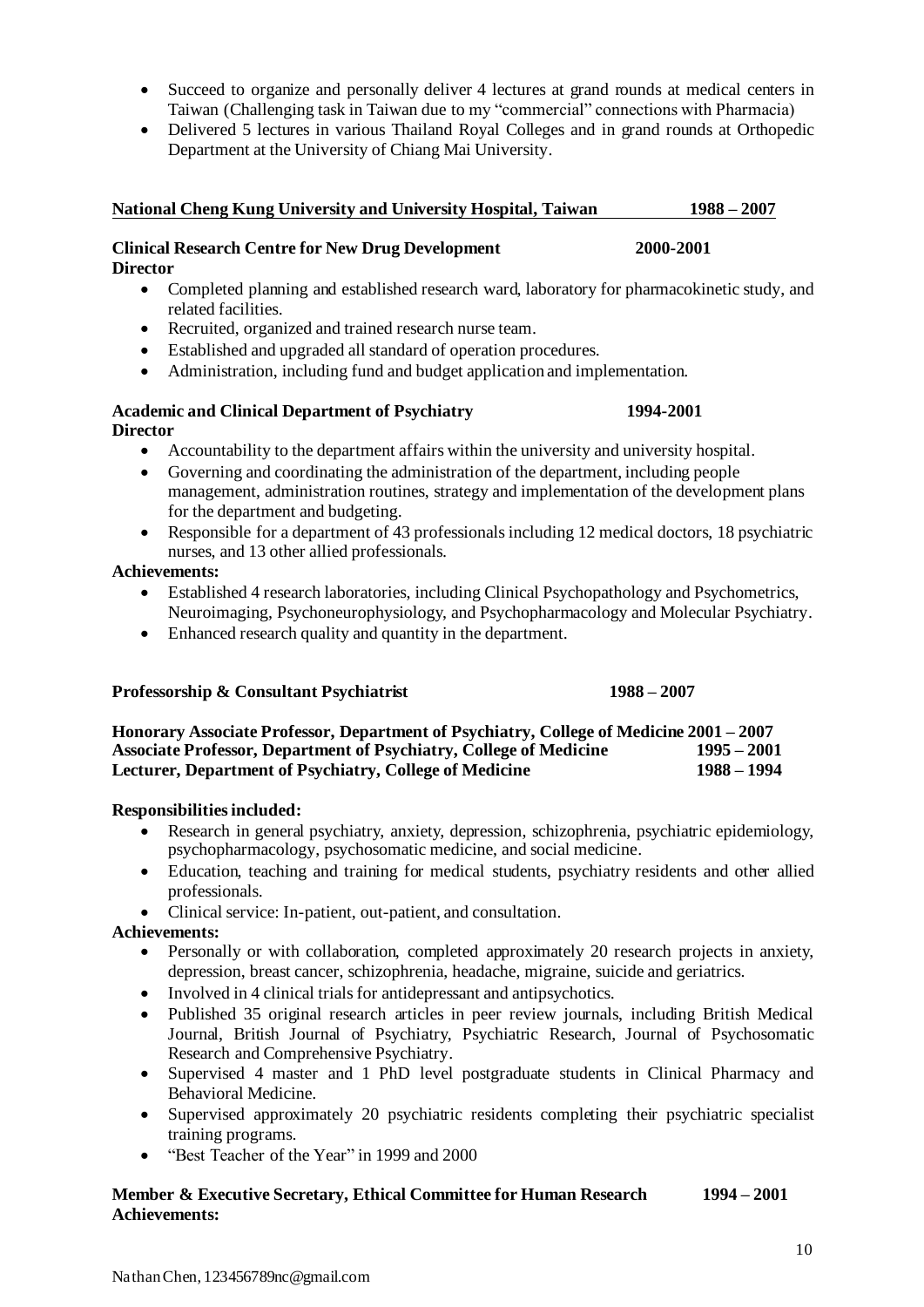- Executive Secretary to the Ethical Committee for Human Research of the University and University Hospital from 2000 to 2001.
- Upgrade quality and process of review according to ICH guideline.
- Reforming the infrastructure related to governance of human research carried out in the hospital.
- Chairman of Join Institution Review Board (JIRB) in Taiwan in 2001

#### **National Taiwan University Hospital, Department of Psychiatry, Taiwan 1984 – 1988 Chief Resident 1987-1988 Resident 1984-1987**

### **Responsibilities included (Chief Resident):**

- Coordinator, curriculum and schedule of resident training program.
- Coordinator, curriculum and schedule of medical student training program.
- Help department head with internal administrative affairs.
- 35 psychiatry trainees (residents) in the program

#### **Achievements:**

- Board Certified Psychiatry Specialist, Registration No. 0154.
- Completed one research study resulting in personal first academic publication.

### **PROFESSIONAL APPOINTMENTS:**

| $2014 -$ Present   | Clinical Group Head, GIPB, Pfizer Inc                                                                                                              |
|--------------------|----------------------------------------------------------------------------------------------------------------------------------------------------|
| 2013               | Asia Clinical Development Head, EMBU, Pfizer Inc.                                                                                                  |
| $2011 - 2012$      | Regional Clinical Development Director, PCBU, Pfizer Inc                                                                                           |
| $2009 - 2011$      | Director, Clinical Sciences, PCBU, Pfizer Inc                                                                                                      |
| $2007 - 2009$      | Associate Director, CNS Clinical Development, Pfizer Global Research &<br>Development, Pfizer Inc.                                                 |
| $2004$ Nov $-2007$ | Medical Director, Pfizer Taiwan                                                                                                                    |
| 2004 Apr - Oct     | Senior Medical and CNS Marketing Director, Janssen-Cilag, Taiwan, Johnson and<br>Johnson                                                           |
| $2003 - 2004$      | Associate Medical Director, Taiwan, JAALA, Pfizer Global Pharmaceuticals                                                                           |
| 2001-2003          | Clinical Sciences Adviser, Taiwan & Hong Kong, Asia Pacific Region, Global<br>Clinical Science Pharmacia (From 17 April, 2003, acquired by Pfizer) |
| 1994-2001          | Director, Department of Psychiatry, National Cheng Kung University Hospital,<br>Tainan, Taiwan (resigned because of joining Pharmacia)             |
| 1995-2001          | Director, Department of Psychiatry, College of Medicine, National Cheng Kung<br>University, Tainan, Taiwan (resigned because of joining Pharmacia) |
| 2000-2001          | Director, Clinical Research Centre, National Cheng Kung University Hospital,<br>Tainan, Taiwan (resigned because of joining Pharmacia)             |
| Mar-June 2001      | Chairman, Joint Institution Review Board, Taiwan (leaving the position because<br>of joining Pharmacia Corporation)                                |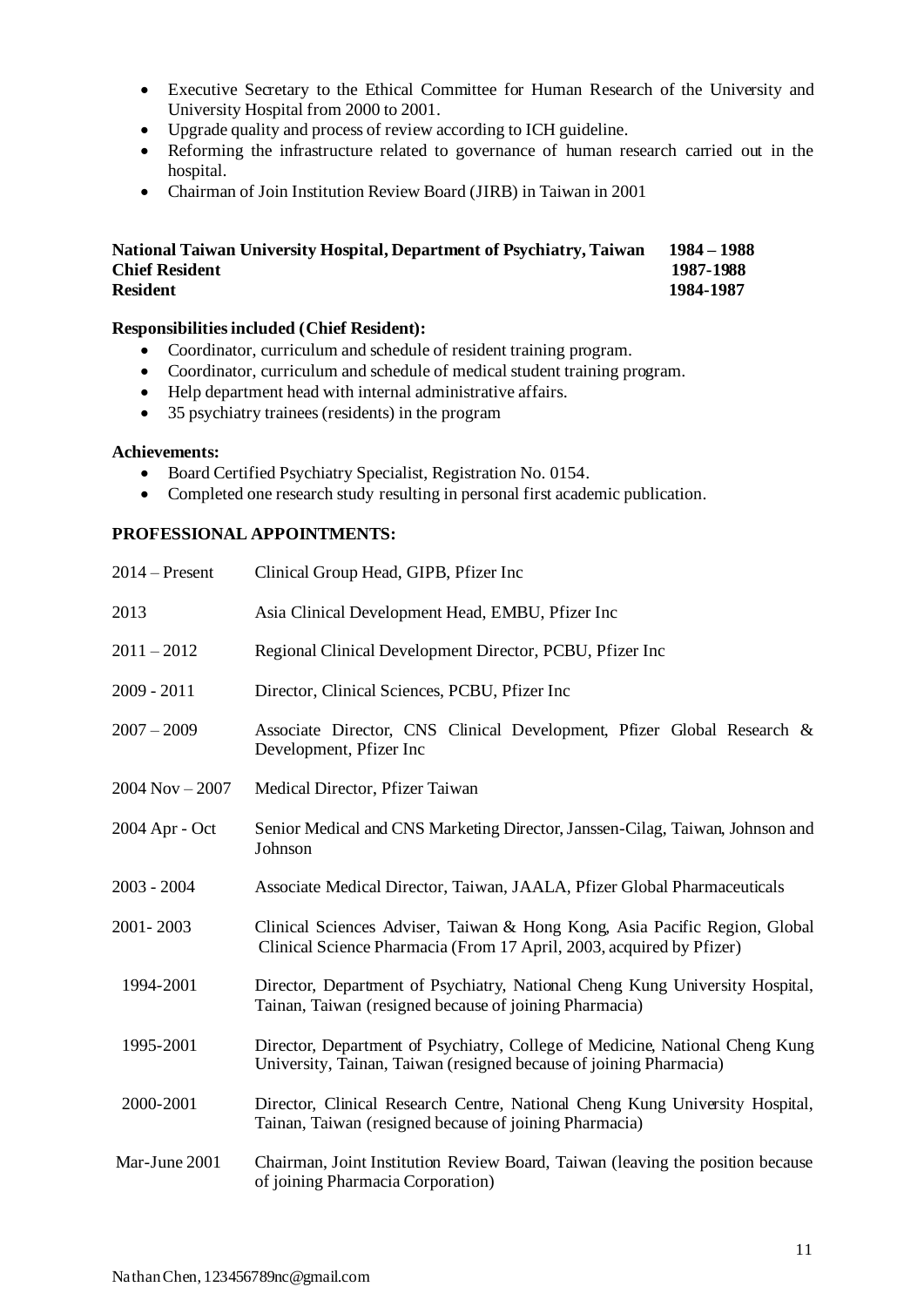| 2000-2001            | Member, Joint Institution Review Board, Taiwan                                                                                          |
|----------------------|-----------------------------------------------------------------------------------------------------------------------------------------|
| 1996-2001            | Member of Ethical Committee of Research on Human Subject, National Cheng<br>Kung University Hospital, Tainan, Taiwan                    |
| 2000-2001            | Secretary General, Ethical Committee of Research on Human Subject, National<br>Cheng Kung University Hospital, Tainan, Taiwan           |
| 1994-1995            | Acting Director, Department of Psychiatry, National Cheng Kung University<br>Medical College & University Hospital, Tainan, Taiwan      |
| $1988 - 2001$        | Consultant, Department of Psychiatry, National Cheng Kung University Hospital,<br>Tainan, Taiwan                                        |
| 1990-1994            | Research Associate, Department of Psychological Medicine, Institute of<br>Psychiatry, London, United Kingdom                            |
| 1987-1988            | Chief Resident, Department of Psychiatry, National Taiwan University Hospital,<br>Taipei, Taiwan                                        |
| 1984-1987            | Resident in Psychiatry, National Taiwan University Hospital, Taipei, Taiwan                                                             |
| <b>EDUCATION:</b>    | MD in Medicine, 1984<br>China Medical College, Taiwan                                                                                   |
|                      | PhD in Psychiatry and Social Medicine, 1994<br>King's College London & Institute of Psychiatry,<br>University of London, United Kingdom |
|                      | MBA in International Business Administration & Management, 2007<br>University of South Australia, Australia                             |
|                      | MSc in Pharmaceutical Medicine, 2007<br>Hibernia College, Ireland                                                                       |
| <b>CERTIFICATES:</b> | Psychiatric Specialist, Taiwan, 1987<br>No. of Certificate: 0154                                                                        |
|                      | Supreme Examination for Medical Doctor, 1985<br>No. Of Certificate: 74-390                                                              |
|                      | Medical Doctor, Taiwan, 1985<br>No. Of Certificate: 012916                                                                              |
|                      | National Associate Professor Certificate number: 22570                                                                                  |

### **ACADEMIC APPOINTMENTS:**

| 2001-2007 | Honorary Associate Professor in Psychiatry, College of Medicine, National Cheng<br>Kung University, Tainan, Taiwan |
|-----------|--------------------------------------------------------------------------------------------------------------------|
| 1995-2001 | Associate Professor in Psychiatry, College of Medicine, National Cheng Kung                                        |
|           | University, Tainan, Taiwan                                                                                         |
| 1988-1995 | Lecturer in Psychiatry, National Cheng Kung University Medical College, Tainan,<br>Taiwan                          |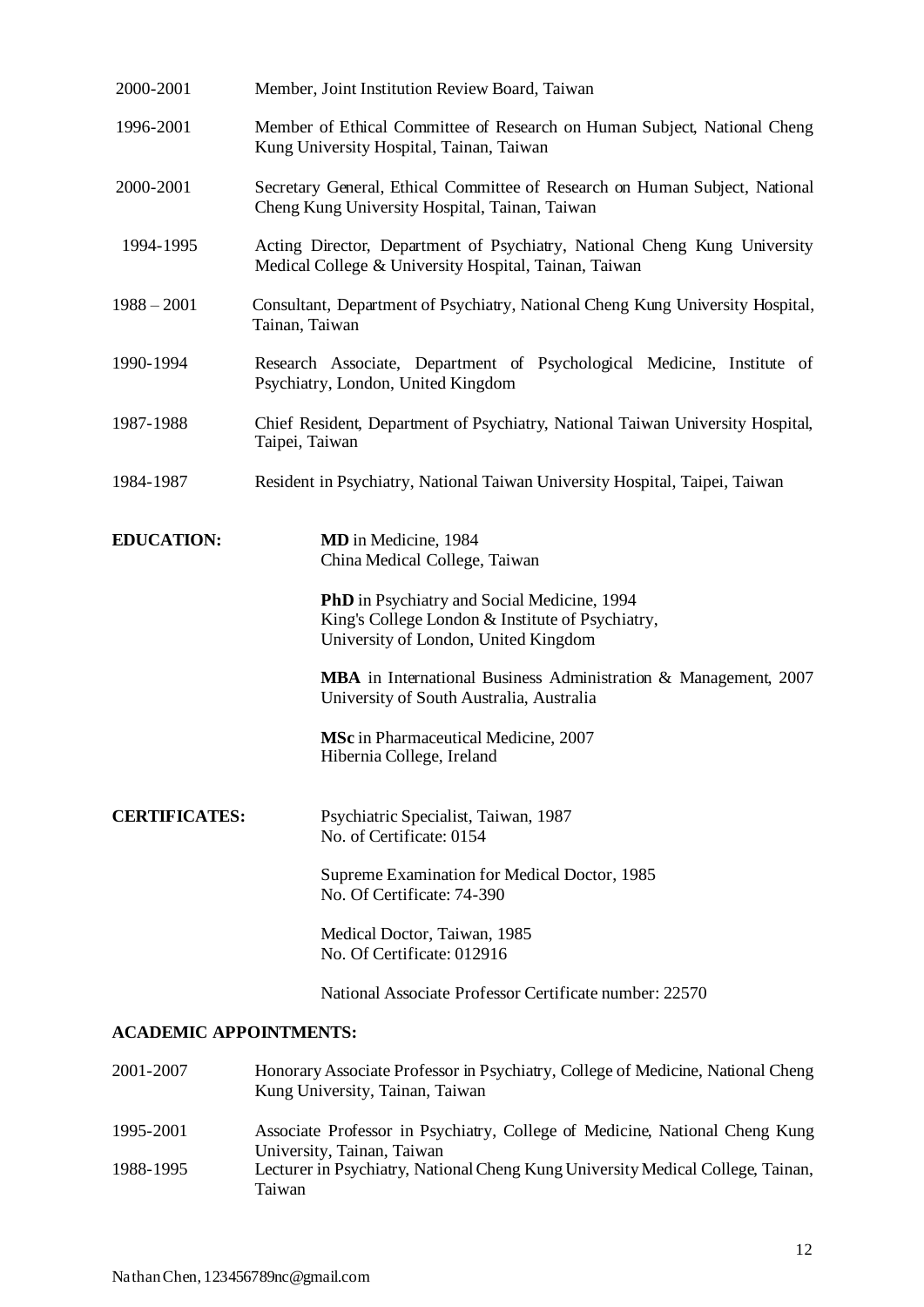#### **OTHER APPOINTMENTS:**

| 2011          | Co-chair, Biomarker in Schizophrenia working group, ISCTM                                                                       |
|---------------|---------------------------------------------------------------------------------------------------------------------------------|
| $2005 - 2007$ | IND taskforce leader, International Research-based Pharmaceutical Manufacturer<br>Association (IRPMA), Taiwan                   |
| $2005 - 2007$ | Member, Code of Practice, International Research-based Pharmaceutical<br>Manufacturer Association (IRPMA), Taiwan               |
| $2002 - 2005$ | Member of Core Study Group, National Survey on Mental Disorder                                                                  |
| 1994-1995     | Organizing Committee Member, Division of Mental Health and Drug Abuse,<br>National Health Research Institute, Republic of China |
| 1995-1997     | Member of the Board of Director, Society of Psychiatry, R.O.C. (Taiwan)                                                         |
| 1998–2001     | Member of the Board of director, Society of Psychiatry, R.O.C. (Taiwan)                                                         |
| 1998-2001     | Member of Editor Board, Chinese Journal of Mental Health                                                                        |
| 1999          | Associate Editor, Taiwanese Journal of Psychiatry                                                                               |

#### **MEMBERSHIPS:**

| 1985 | Member of the Society of Psychiatry, R.O.C. (Taiwan)                   |
|------|------------------------------------------------------------------------|
| 1994 | Member of New York Academy of Sciences, New York, U.S.A.               |
| 1995 | Member of National Geographic Society, U.S. A.                         |
| 1995 | Fellow of Pacific Rim College of Psychiatrist                          |
| 1996 | International Member of American Psychiatry Association, U.S.A.        |
| 1998 | Member of East Asian Academy of Cultural Psychiatry                    |
| 2000 | Member of Royal College of Psychiatrist, UK                            |
| 2009 | Member of The International Society for CNS Clinical Trial Methodology |

### **HONOURS & AWARDS:**

| 1987      | The Tsai Se-Jim Memorial Award of the Society of Psychiatry, R.O.C. for the<br>distinguished research paper of the year |
|-----------|-------------------------------------------------------------------------------------------------------------------------|
| 1990      | Excellent Research Award, National Science Council, R.O.C.                                                              |
| 1990-1993 | Three-year PhD Research Scholarship for University/College Faculty, Ministry of<br>Education, R.O.C.                    |

### **JOURNAL REFEREEING:**

*Achieve of General Psychiatry American Journal of Epidemiology Taiwanese Journal of Psychiatry (previously named Chinese Psychiatry), Formosan Journal of Mental Health (previously named Chinese Journal of Mental Health) Chinese Journal of Public Health (Taipei) Formosan Journal of Medicine*

### **RESEARCH PROJECTS EXPERIENCE:**

*Serotonin transporter gene polymorphism and pathogenesis of depression.* National Science Council*,* NSC89-2314-B-006-045.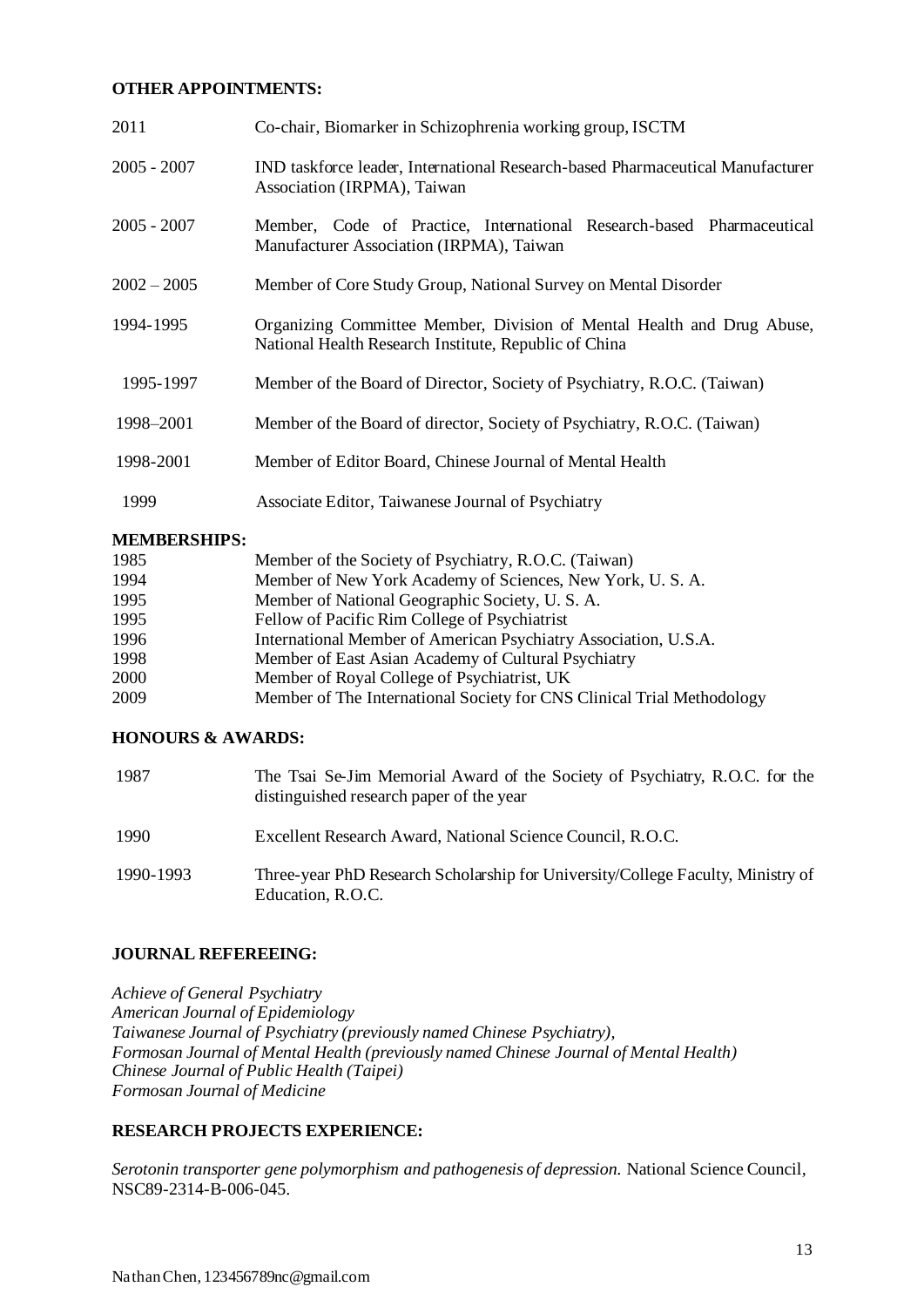*Correlation of D2 receptor binding activity and personality traits with [<sup>123</sup>I]-IBZM SPECT*. National Council of Atomic Energy. NSC-89-NU-7-006-002 (N4I09)

*Cytokines and depression pathogenesis*. NSC89-2314-B-006-045

*Quality of life and economic benefit between schizophrenics with haloperidol and risperdal.*  Jassen-Cilag Pharmaceutical, Taiwa*n*

*A double-blind, randommized, fluoxetine-controlled, group-comparative study, comparing the tolerability and efficacy of six weeks treatment with Org 3770 and fluoxetine in depressed patients.*  Organon Taiwan Ltd

*Open-label olanzepine in treatment-refractory schizophrenia.* Eli Lilly and Company

*PNU-101387G double-blind, randomized, placebo- and Olanzapine-controlled, dose-finding study in treatment of psychotic disorders*. Pharmacia & Upjohn Taiwan Ltd

*Life adversity and plasma corticosteroids. National Science Council, Taiwan. NSC-88- 2314-B-006-193*

*Adverse life events and glycaemic control (III). National Science Council, Taiwan. NSC-87-2314-B-006-020.*

*Neuroticism, type A behaviour and coping strategies in the onset of non-insulin dependent diabetes mellitus – a case-control study. National Science Council, Taiwan. NSA-87-2314-B-006-022.*

*Taiwan Old Age Depression Study (TOADS). National Research Institute of Health, Taiwan. D01-86IX-MD-501P.*

*Adverse life events and glycaemic control (II). National Science Council, Taiwan. NSC-86-2314-B-006-093.*

*Adverse life events and glycaemic control (I). National Science Council, Taiwan. NSC-85-2331-B-006-043.*

*A comparative study on the correlation between the psychopathology and handedness of the schizophrenics. National Cheng Kung University Hospital, Taiwan. NCKUHRF-84-059.*

*One-year follow-up study on patients with headache in the neuropsychiatric outpatient clinics: Psychosocial factors and prognosis. National Science Council, Taiwan. NSC-79-0301-H-0060-4.\_*

#### **PUBLICATIONS: Referred Papers**:

- 1. CHEN K.C., LEE I.H., YEH T.L., CHIU N.T., CHEN P.S., YANG Y.K., LU R.B., CHEN C.C. (2012) Schizotypy trait and striatal dopamine receptors in healthy volunteers., *Psychiatry Research: Neuroimaging,* 201; 218-221
- 2. BOLLU V., BUSHMANKIN A.G., CAPPELLEN J.C., CHEN C.C., FELTNER D. and WITTCHEN H. (2010) Pregabalin reduces sleep disturbance in patients with generalized anxiety disorder via both direct and indirect mechanisms. *European Journal of Psychiatry*; 24; 18-27
- 3. LEE I.H, CHEN C.C.; YEH T.L. ; CHEN K.C.; LEE C.K.; CHEN P.S.; YANG Y.K.; LU R.B., (2010) A community mental health survey and relief program in Taiwan after the great earthquake – implementation, clinical observation and evaluation. *Stress and Health;26* 269-279
- 4. FARAONE S.V., HWU H.G., LIU C.M., CHEN W.J., TSUANG M.M., LIU S.K., SHIEH M.H.,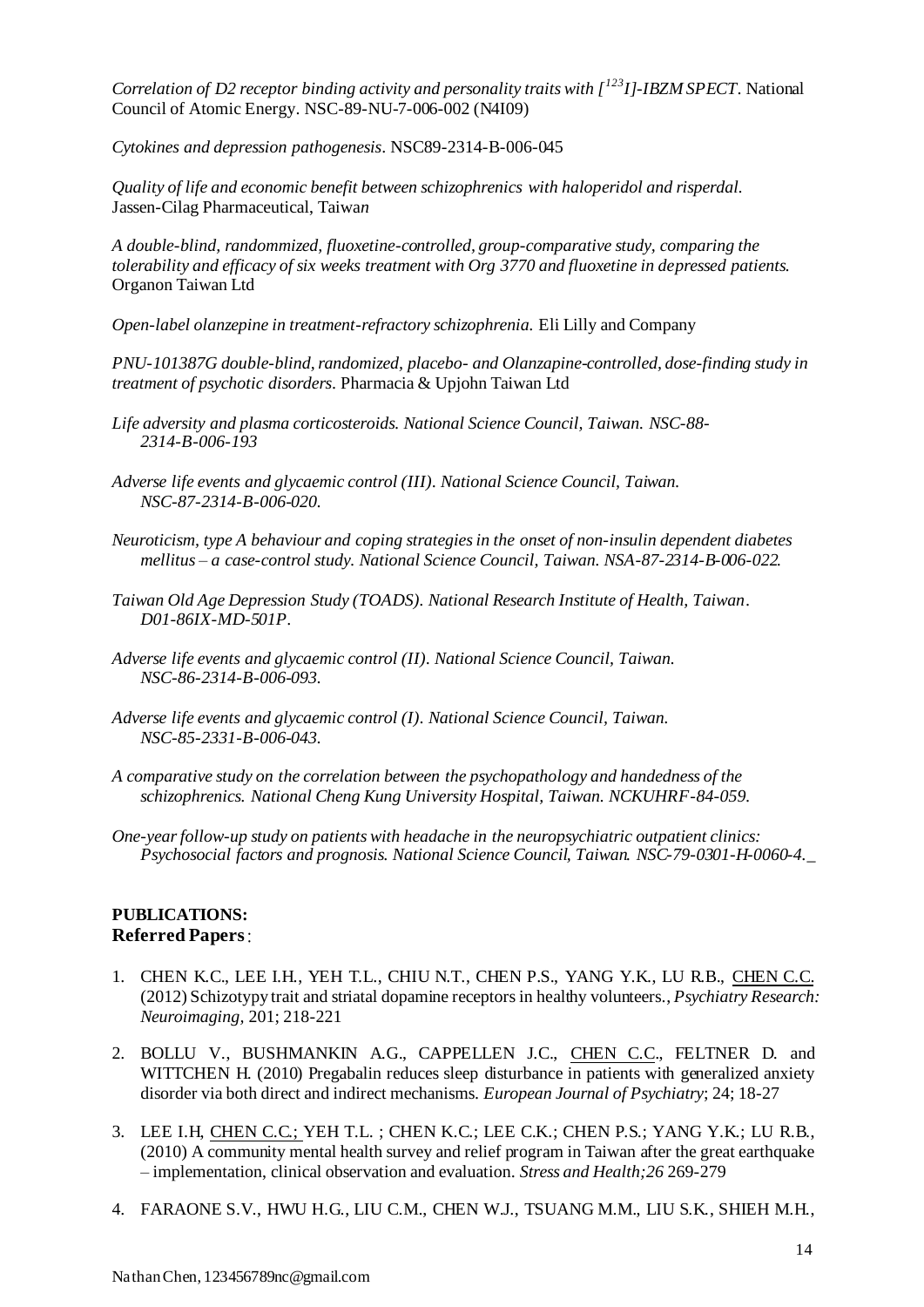HWANG T.J., OUYANG W.C., CHEN C.Y., CHEN C.C., LIN J.J., CHOU F.H.C., CHUEH C.M., LIU W.M., HALL M.H., SU J., VAN EERDEWEGH P., and TSUANG M.T. (2006) Genome Scan of Han Chinese Families from Taiwan: Confirmation of Linkage to 10q22.3. *American Journal of Psychiatry*; 163; 1760-1766.

- 5. TSAO C.W., LIN Y.S., CHEN C.C., BAI C.H., WU S.R. (2006) Cytokines and serotonin transporter in patients with major depression. Progress in Neuro-Psychopharmacology and Biological Psychiatry, 30; 899-905
- 6. LEE I.H., CHEN C.C., YANG Y.K., YEH T.L., CHEN P.S., ChIU N.Y. (2005) Correlation between striatal dopamine D2 receptor density and neuroticism in community volunteers. *Psychiatry Research: Neuroimaging*, 138: 259-264
- 7. [HWU HG, FARAONE SV, LIU CM, CHEN WJ, LIU SK, SHIEH MH,](http://www.ncbi.nlm.nih.gov/entrez/query.fcgi?db=pubmed&cmd=Retrieve&dopt=AbstractPlus&list_uids=15685625&query_hl=1&itool=pubmed_docsum) HWANG TJ, TSUANG [MM, OU YANG WC, CHEN CY, CHEN CC, LIN JJ, CHOU FH, CHUEH CM, LIU WM, HALL](http://www.ncbi.nlm.nih.gov/entrez/query.fcgi?db=pubmed&cmd=Retrieve&dopt=AbstractPlus&list_uids=15685625&query_hl=1&itool=pubmed_docsum)  [MH, TSUANG MT.](http://www.ncbi.nlm.nih.gov/entrez/query.fcgi?db=pubmed&cmd=Retrieve&dopt=AbstractPlus&list_uids=15685625&query_hl=1&itool=pubmed_docsum) (2005) Taiwan schizophrenia linkage study: the field study. *American Journal of Medical Genetics B Neuropsychiatric Genetics*. April 5;134(1): 30-6.
- 8. [CHEN PS, YANG YK, LIAO YC, LEE YD, YEH TL, CHEN CC.](http://www.ncbi.nlm.nih.gov/entrez/query.fcgi?db=pubmed&cmd=Retrieve&dopt=AbstractPlus&list_uids=15601383&query_hl=1&itool=pubmed_docsum) (2004) The psychological well-being and associated factors of caregivers of outpatients with schizophrenia in Taiwan. *Psychiatry and Clinical Neuroscience*. 58(6): 600-5
- 9. YEH T.L., HUANG C.L., YANG Y.K., LEE Y.D., CHEN C.C., CHEN P.S. (2004) The adjustment to illness in patients with generalized anxiety disorder is poorer than that in patients with end-stage renal disease. *Journal of Psychosomatic Research,* 57: 165-170
- 10. CHEN PS, CHEN SJ, YANG YK, YEH TL, CHEN CC, Lo HY (2003) Asperger,s disorder: A case report of repeated stealing and the collecting behaviours of an adolescent patient. Acta Psychiatrica Scandinavica 2003:107:73-76
- 11. [CHO CY, HWANG IS, CHEN CC.](http://www.ncbi.nlm.nih.gov/entrez/query.fcgi?db=pubmed&cmd=Retrieve&dopt=AbstractPlus&list_uids=12839210&query_hl=1&itool=pubmed_docsum) (2003) The association between psychological distress and musculoskeletal symptoms experienced by Chinese high school students. *Journal of Orthopedics and Sports Physical Therapy*, 33(6): 344-53.
- 12. HONG C.J., HU W.H., CHEN C.C., HSIAO C.C., TSAI S.J., RUWE F.J. (2003) A double-blind, randomized, group-comparative study of the tolerability and efficacy of 6 weeks' treatment with mirtazapine or fluoxetine in depressed Chinese patients. Journal of Clinical Psychiatry, 64; 921-926.
- 13. YANG Y.K., CHIU N.T., LEE L.C., CHEN C.C., LEE I.H., YEH T.L. (2003) The association cognitive performance and between striatal dopamine binding is higher in timing and motor tasks in schizophrenics. Psychiatry Research- Neuroimaging, 123: 37-48
- 14. YANG Y.K., CHIU N.T., YEH T.L., CHEN C.C. (2003) Correlation between fine motor activity and striatal dopamine  $D_2$  receptor density in patients with schizophrenia and healthy controls. Psychiatry Research-Neuroimaging, 123:191-197
- 15. LIAO Y.C., YANG Y.K., CHEN P.S., LEE I.H., LEE Y.D., YEH T.L., CHEN C.C. (2003) The comparison of extrapyramidal side effects, cognitive function and economic cost in halperidol-treated and risperidone-treated in outpatients with chronic schizophrenia —— A naturalistic study. Taiwanese Journal of Psychiatry, 17:294-301
- 16. YANG Y.K., YEH T.L., CHEN C.C., LEE C.K., LEE I.H., LEE L.C., KEITH J.J. (2003) Psychiatric Morbidity and post-traumatic symptoms among earthquake victims in primary care clinics. General Hospital Psychiatry, 25; 253-261.
- 17. CHEN P.S., CHEN S.J., YANG Y.K., YEH T.L., CHEN C.C., LO H.Y. (2003) Asperger,s disorder: A case report of repeated stealing and the collecting behavior of an adolescent patient. Acta Psychiatrica Scandinavica, 170:73-76.
- 18. YANG Y.K., CHEN C.C., LEE I.H., CHOU Y.H., CHIU N.T., KEITH J.J., TSAI T.T., YEH T.L. (2003) The Association between regional cerebral blood flow and eye-tracking performance and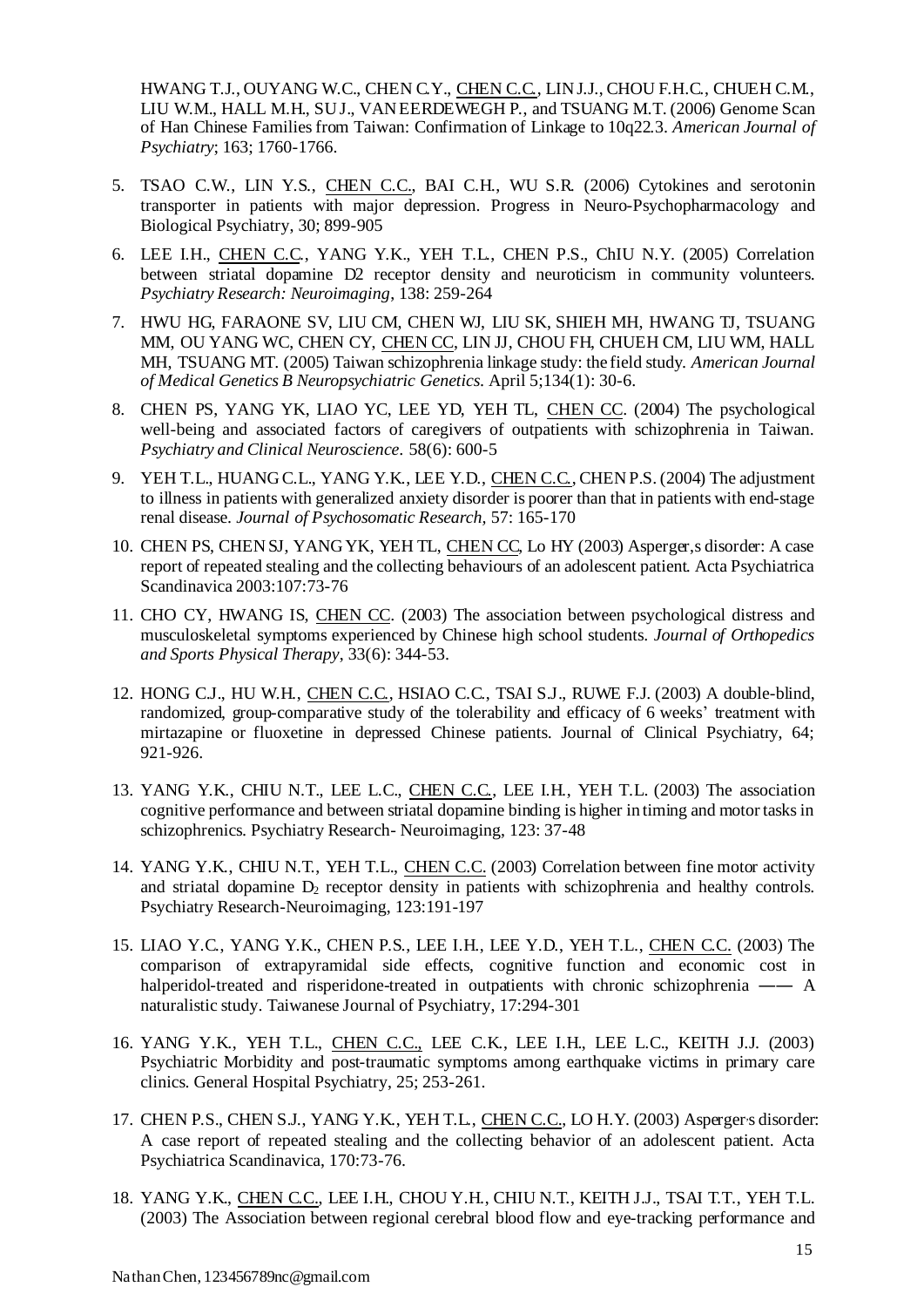the Wisconsin Card Sorting Test in schizophrenics: A single photon emission computed tomography study. Psychiatry Research-Neuroimaging, 123: 37-48.

- 19. YANG Y.K., CHIU N.T., YEH T.L., CHEN C.C., LEE I.H., LO H.Y. (2002) The effect of antipsychotics on extrapyramidal syndrome and dopamine receptors in patients with schizophrenia. Taiwanese Journal of Psychiatry, 16:33-41.
- 20. LO H.Y., YANG Y.K., CHEN C.C., YEH T.L., LEE I.H., LEE Y.D., CHOU Y.H. (2002) Clinical characteristics of drug abusers with higher relapse tendency in a detention center. Taiwanese Journal of Psychiatry, 16: 1-6.
- 21. YANG Y.K., CHOW Y.H., CHIU N.T., TSAI T.T., LUO J.M., YEH T.L., CHEN C.C. (2002) Regional cerebral flow, cognitive function and deficit syndrome in schizophrenics with different eye tracking performance. Taiwanese J of Psychiatry, 16:105-16.
- 13. CHEN W.J., CHEN H.M., CHEN C.C., CHEN C.C., YU W.Y., CHENG A.T.A. (2002) Clonoger's Tridimensional Personality Questionnaire: psychometric properties and construct validity in Taiwanese adults. Comprehensive Psychiatry, 43: 158-166
- 14. LEE IH, YANG YK, LEE YD, CHOU YH, THE TL, CHEN CC. (2001) Gender differences in the clinical characteristics of drug abusers at a detention center. Taiwanese Journal of Psychiatry, 15: 106-16.
- 15. WU JM, CHEN CC, YANG YK,YEH TL. (2001) Pilot study of muscle relaxation and thermal biofeedback training group for college students. Chinese Group Psychotherapy, 7: 4-13.
- 16. CHEN C.C., YEH T.L., YANG Y.K., CHEN H.T., LEE I.H., FU L.S., YEH T.Y., HSU H.C., TSAI W.L., CHENG S.H., CHEN L.Y., SI Y.C. (2001) Psychiatric morbidity and post-traumatic symptoms among survivors in the early stage following the 1999 earthquake in Taiwan. Psychiatric Research, 106: 13-22
- 17. CHEN C.C., WU J.S., LU F.H., CHANG C.J. (2001) Serum lipids concentration and psychological distress. Psychiatry Research, 102: 153-162.
- 18. LI T.C., LEE Y.D., LEE Y.Y., CHEN C.C., CHI C.H. (2001) Validation of the Chinese-version MPSS-R for occupational stress among emergency nurses. Journal of Psychosomatic Research 51:  $379 - 385.$
- 19. CHEN C.C. (2001) Pathophysiology of Major Depression a review. Taiwanese Journal of Psychiatry, 15: 3-14.
- 20. CHONG M.Y., CHEN C.C., TSANG H.Y., YEH T.L., CHEN C.S., LEE I.H., TANG T.C., LO H.Y. (2001) A community study of old age depression in Taiwan: Prevalence, life events and sociodemographic correlates. British Journal of Psychiatry, 178: 29-35
- 21. CHENG A.T.A., CHEN T.S.S., CHEN C.C., JENKINS R. (2000) Psychosocial and psychiatric risk factors of suicide: A case-control psychological autopsy study. British Journal of Psychiatry, 177: 360-365.
- 22. CHEN C.C., YANG Y.K., YEH T.L., LEE C.K., SHIH Y.S., KO I.W., WONG D.W. (2001) Risk factors associated with post-disaster suicide ideation and post-traumatic syndrome following an earthquake in Taiwan. Submitted to British Medical Journal.
- 23. Chen C.C., Tsang H.Y., Yeh T.L., Chong M.Y., Lee I.H., Lo H.Y., Chen T.S., Tang T.C. (2001) Social support, life adversity and old age depression in Taiwan. Psychological Medicine, (reviewed)
- 24. Chen H.H., Chen C.C., Yeh T.L., Lee C.T., Yu L. (2001) Neuroticism as a factor of development and maintenance of psychiatric morbidity: A longitudinal study. Psychological Medicine,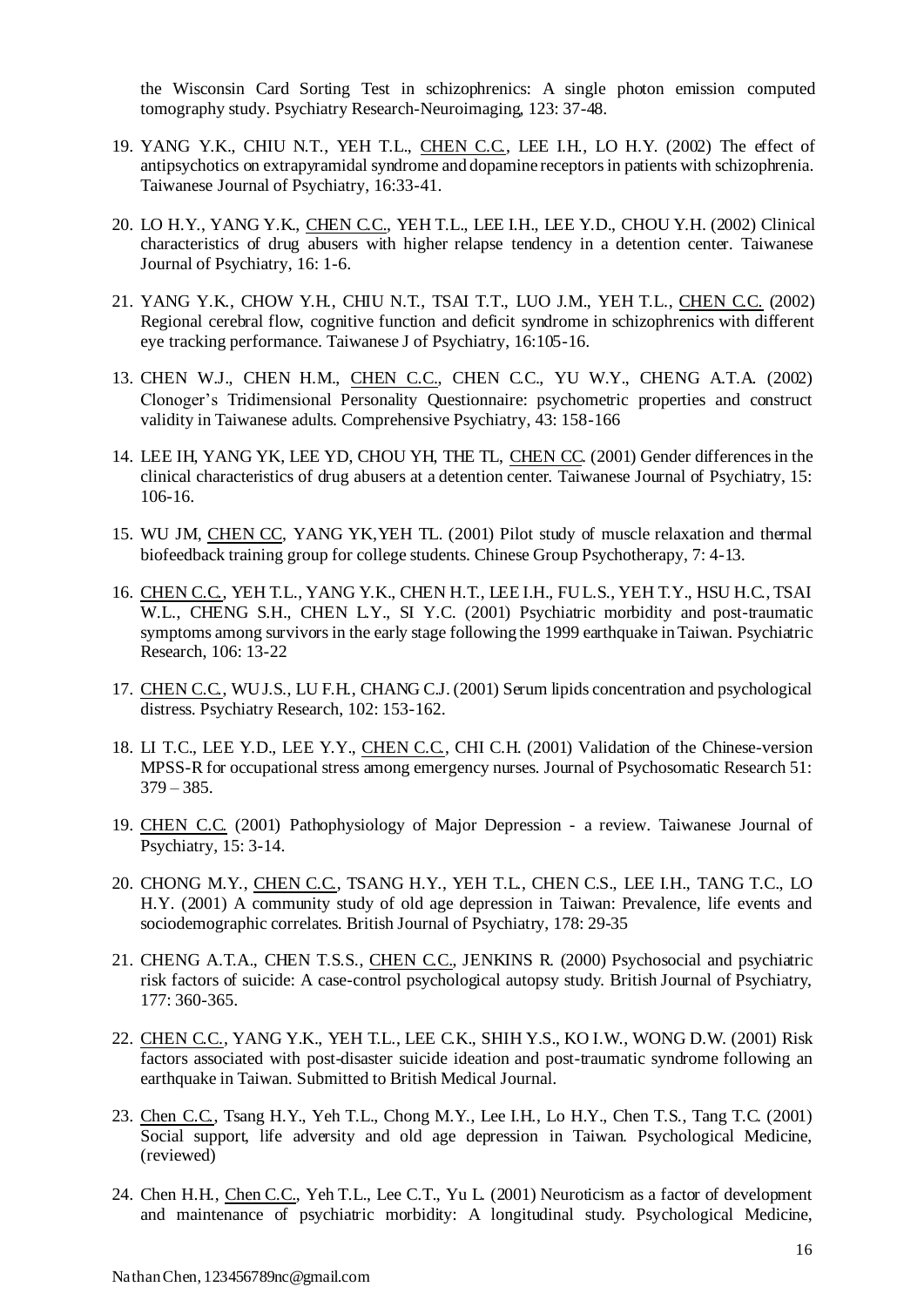(reviewed)

- 25. CHEN C.C., WU J.S., LEE I. H., YEH T.L., CHANG C.J. (2001) Life adversity and plasma glucocorticoids. Psychiatry Research, (reviewed) (NSC85-2331-B-006-043)
- 26. YEH T.L., YEH S.J., LO C.M., CHEN C.C. (2001) Comorbidity of minor psychiatric disorders and postural tachycardia syndrome (POTS). Journal of Psychosomatic Research, (Revised)
- 27. YANG Y.K., YEH T.L., CHEN C.C. (1999) Post-traumatic disorder: The Yu-Chyr town experience from a severe earthquake in Taiwan. The Journal of Nursing, 46: 20-29.
- 28. YANG Y.K., SHIEH H.H., WU C.C., CHEN C.C. (1999) Help seeking behaviors in relatives of schizophrenics in Taiwan. General Hospital Psychiatry 21: 303-309.
- 29. HUANG J.L., YANG Y.K., CHEN I., CHEN C.C. (1999) Double blind trials of buspirone, lorazepam and diazepam in the treatment of generalized anxiety disorder. Taiwanese Journal of Psychiatry 13: 150-160.
- 30. CHOU Y.H., YANG Y.K., HUANG C.L., TSAI T.T., CHEN C.C. (1998) Correlates of eye tracking dysfunction and psychopathology in chronic schizophrenic outpatients. Taiwanese Journal of Psychiatry 12:309-319.
- 31. TSUI S.C., YANG Y.K., SHIEH S.K., WU C.C., CHEN C.C. (1998) Comparison of family burden and needs of home care service between schizophrenic and bipolar disorder patients. Taiwanese Journal of Psychiatry 12:188-193.
- 32. LEE Y.D., CHI C.H., LI C.Y., CHANG I., CHEN C.C. (1998) Reliability of HDRS and HARS telepsychiatric assessment of anxiety and depression. Taiwanese Journal of Psychiatry 12:236-242.
- 33. FANG L.H., CHEN G.T., CHEN C.C. (1998) The treatment of depression: A review. Formosan Journal of Medicine 2:456-463.
- 34. LEE C.S., CHEN C.C., YEH T.L., YANG Y.K., LEE Y.D., WU J.S., LU F.H. (1998) Neuroticism and coping strategies in relation to mental health. Taiwanese Journal of Psychiatry 12:110-119
- 35. LEE C.S., CHEN C.C., LEE M.B. (1997) Biopsychosocial aspects of stress coping: A review. Taiwanese Journal of Psychiatry 11:105-120.
- 36. LEE Y.D., WU J.S., CHANG C.J. CHEN C.C. (1996) Differences in psychological distress between males and females attending a general health examination program. Chinese Psychiatry 10:334-345.
- 37. CHEN C.C., DAVID A., THOMPSON K., SMITH C., LEA S., FAHY T. (1996) Coping strategies and psychiatric morbidity in women attending breast assessment clinics. Journal of Psychosomatic Research 40:265-270.
- 38. CHEN C.C. (1996) Neurotic and psychosomatic disorders: A review. Student Counseling 46:62-67. (in Chinese)
- 39. YANG Y.K., SHIH Y.C., YEH T.L., CHEN C.C. (1996) Early Sign Scale in predicting relapse of schizophrenic patients. Chinese Psychiatry 10:24-5.
- 40. CHEN C.C., DAVID A.S., NUNNERLEY H., DAWSON J.L., BERRY H., DOBBS J., FAHY T. (1995) Adverse life events and breast cancer: case-control study. British Medical Journal 311:1527-1530.
- 41. CHEN C.C., DAVID A.S., THOMPSON K., SMITH C., LEA S., FAHY T. (1993) Psychiatric morbidity and coping strategies in breast assessment clinics. The Breast 2:200-201.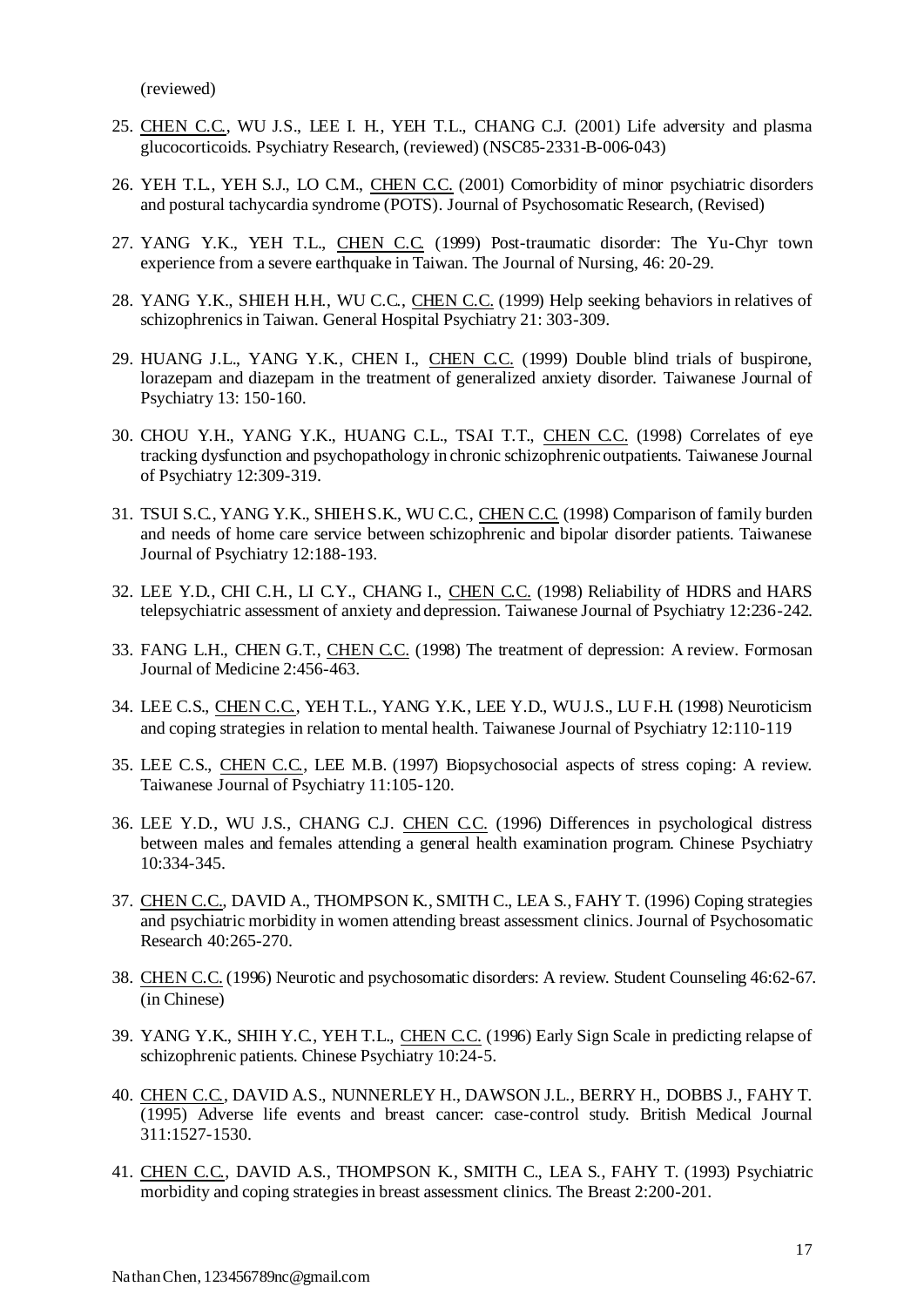- 42. CHEN C.C., FAHY T. (1992) Life events and cancer prognosis. British Medical Journal 304:1632.[letter].
- 43. CHEN Y.C., HSU C.C., SOONG W.T., KO H.C., CHEN C.C., YEH T.L., LIN S.C., WEN M.C., SU M.J. (1989) A six-year follow-up study of intellectual and behavioral development of yu-cheng children: Findings of the third field work. Chinese Psychiatry 3:89-99.
- 44. CHEN C.C., HSU C.C., YEH T.L., LIN S.C., DUANN Y.H. (1988) A six-year follow-up study of intellectual and behavioral development of yu-cheng children: Cross-sectional findings of the second field work study. Chinese Psychiatry 2:257-266.
- 45. YEH T.L., HSU C.C., CHEN C.C., DUANN Y.H., LIN S.C., WEN M.C., SU M.J. (1988) A six-year follow-up study of intellectual and behavioral development of yu-cheng children: Findings of the second year of field work. Chinese Psychiatry 2:172-185.
- 46. HSU C.C., CHEN C.C., SOONG W.T., TSENG C.C., SUE S.J., LIU C.Y., LIN S.C., CHANG S.H., LIAO S.L. (1988) A six-year follow-up study of intellectual and behavioral development of yu-cheng children: Cross-sectional findings of the first field work study. Chinese Psychiatry  $2:27-40.$
- 47. HSU C.C., SOONG W.T., CHANG S.H., CHEN C.C., SUE S.J., CHIU G.S. (1987) Correlates of reading achievement in Chinese: Prevalence rate of the reading disabled school children. Chinese Psychiatry 1:189-197.
- 48. CHEN C.C., LEE M.B., RIN H. (1986) A clinical comparative study of hospitalised borderline and hebephrenic schizophrenics. Bulletin of Chinese Society of Neurology and Psychiatry 12:130-140.

#### **Conference Papers:**

- 1. CHEN C.C., YEH T.L., LEE I.H., CHANG C.J., WU J.S. (1998) Correlation study on life adversity and plasma glucocorticoids. Presented in the XVI congress of the World Association for Social Psychiatry, Vancouver, B.C., Canada, August 16-21.
- 2. CHANG W.T., CHEN C.C. (1998) The effect of ginseng component ginsenoside RB1 on striatal dopaminergic system of the rat. Presented in the XVI congress of the World Association for Social Psychiatry, Vancouver, B.C., Canada, August 16-21.
- 3. YANG Y.K., TSUI S.C., SHIEH S.H., WU C.C., CHEN C.C. (1998) Comparison of family burden and needs for home care service between schizophrenia and bipolar disorder in Taiwan. Presented in the XVI congress of the World Association for Social Psychiatry, Vancouver, B.C., Canada, August 16-21.
- 4. CHONG M.Y., LIN K.C., TSANG H.Y., CHEN C.S., CHEN C.C. (1998) Handicap of elderly people in the community with psychiatric disorders. Presented in the XVI congress of the World Association for Social Psychiatry, Vancouver, B.C., Canada, August 16-21.
- 5. DOONG J.H., LEE Y.D., CHEN C.C. (1998) The reliability and validity of short-form McGill pain questionnaire (Taiwanese version). Presented in the 37<sup>th</sup> annual meeting of the Society of Psychiatry, R.O.C. (Taiwan) Tainan, Taiwan, November 1998.
- 6. CHOU Y.H., LEE I.H., YANG Y.K., YEH T.L., CHEN C.C. (1998) Barnes akathisia rating scale  $(BAS)$  – Development and reliability study of a Taiwnaese version. Presented in the 37<sup>th</sup> annual meeting of the Society of Psychiatry, R.O.C. (Taiwan) Tainan, Taiwan, November 1998.
- 7. HUANG C.L., YANG Y.K., LEE Y.D., YEH T.L., CHEN C.C. (1998) Comparison of the adjustment between patients with generalised anxiety disorder and chronic renal disease. Presented in the 37th annual meeting of the Society of Psychiatry, R.O.C. (Taiwan) Tainan, Taiwan, November.
- 8. YANG Y.K., CHOU Y.H., CHIU N.T., TSAI T.T., LUO C.M. YEH T.L., CHEN C.C. (1998) Regional cerebral flow, cognitive function and deficit syndrome in schizophrenics with different eye tracking performance. Presented in the 37<sup>th</sup> annual meeting of the Society of Psychiatry, R.O.C. (Taiwan) Tainan, Taiwan, November.
- 9. LEE I.H., CHEN C.C., YEH T.L., LO E.H.Y., CHANG C.J., WU J.S. (1997) Correlation study on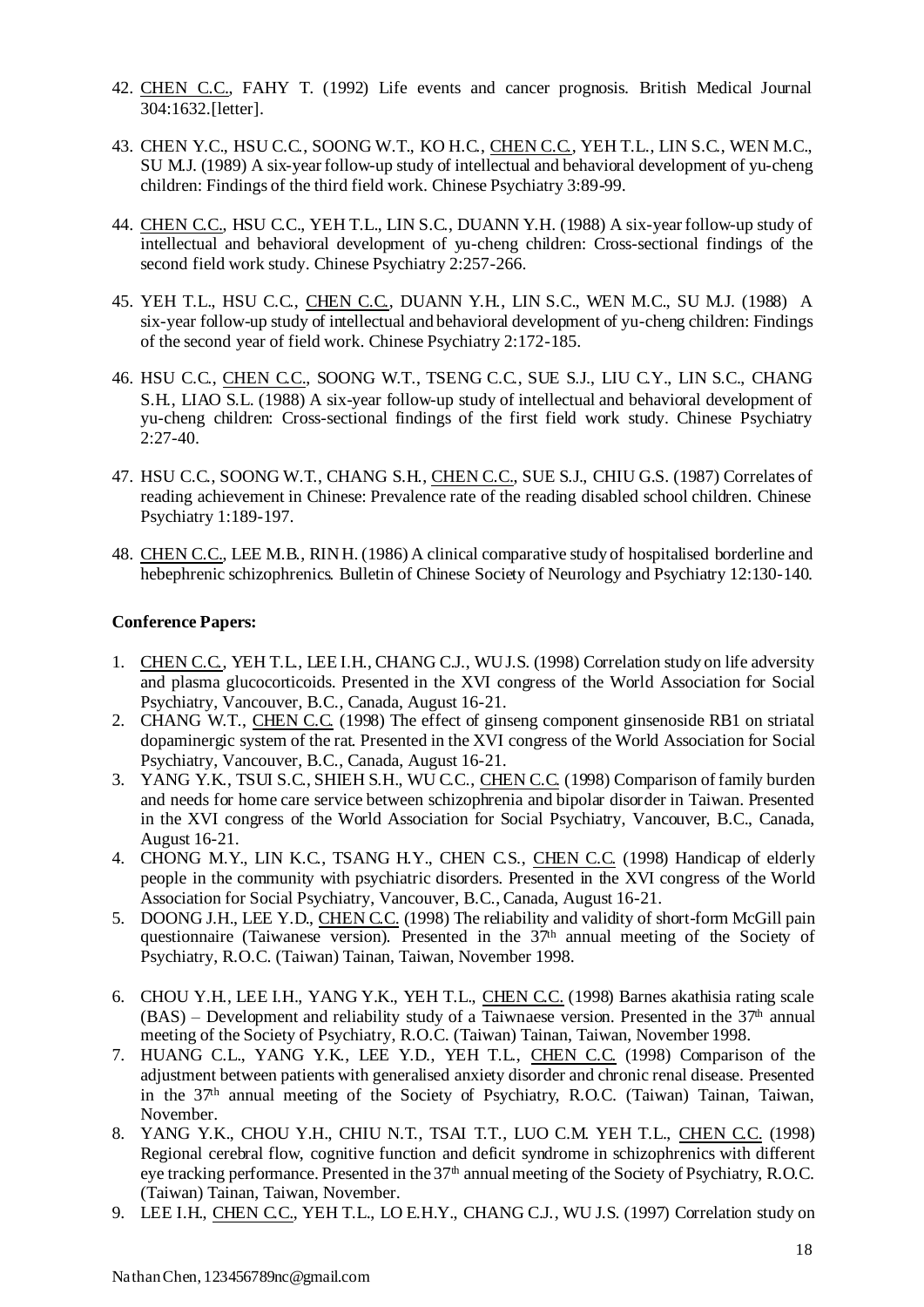adverse life events and plasma stress hormones. Presented in the 36<sup>th</sup> annual meeting of the Society of Psychiatry, R.O.C., Taiwan, Taipei, Taiwan, November 15-16.

- 10. LO E.H.Y., CHEN C.C., YEH T.L., LEE I.H., CHANG C.J., WU J.S. (1997) Development and validation of Taiwanese Life Events and Difficulties Schedule. Presented in the  $36<sup>th</sup>$  annual meeting of the Society of Psychiatry, R.O.C., Taiwan, Taipei, Taiwan, November 15-16.
- 11. CHEN I.T., LEE Y.D., CHEN C.C., TSAI J.J. (1997) Reliability and validity of the Chinese Quality of Life Index used in patients with the epileptic disease. Presented in the  $36<sup>th</sup>$  annual meeting of the Society of Psychiatry, R.O.C., Taiwan, Taipei, Taiwan, November 15-16.
- 12. DOONG J.H., LEE Y.D., CHEN C.C., LEE P.C., HUANG J.J., SUNG J.M., LAN R.R., RUAN M. K. (1997) Comparison of the quality of life between kidney transplantation and dialytic therapy. Presented in the 36<sup>th</sup> annual meeting of the Society of Psychiatry, R.O.C., Taiwan, Taipei, Taiwan, November 15-16.
- 13. CHEN C.C. (1997) Neuropsychiatric changes in older women. Invited speech in the 3rd annual meeting of the Taiwan Menopause Society, Tainan, Taiwan. March 1997.
- 14. CHEN C.C., LEE Y.D., WU J.S., CHANG C.J. (1996) Psychological health in attenders of a general health screening. Presented in the VII Congress of International Federation of Psychiatric Epidemiology. Santiago de Compostela, Spain. NSC-86-0501-I-006-059-A1
- 15. LEE C.S., CHANG J.C., TSAO C.J., CHEN C.C. (1996) Hospice care for cancer patients: A psychosomatic model in southern Taiwan. Psycho-Oncology 5 (supplement):56.
- 16. CHANG J.C., LEE C.S., YANG Y.J., CHEN C.C. (1996) The stress variance, quality of life and health status among hospice nurses in Taiwan. Psycho-Oncology 5 (supplement):39
- 17. CHEN C.C., FAHY T., HUMPHREY S., DAVID A.S. (1995) Adverse life events and grade of malignancy on the diagnosis of breast cancer. Proceeding of the 2nd International Congress of Psycho-Oncology. Kobe, Japan. p183.
- 18. YANG Y.K., SHIH Y.C., YEH T.L., CHEN C.C. (1994) A preliminary investigation of early prediction for relapse in schizophrenic patient. Proceeding of the International Conference on Relapse of Schizophrenia. Kaohsiung, Taiwan, p53.
- 19. CHEN C.C., DAVID A.S., THOMPSON K., SMITH C., LEA S. (1993) Coping strategies and psychiatric morbidity in breast assessment clinics. Proceeding of the 12th World Congress of Psychosomatic Medicine. Berne, Switzerland. September, 1993.
- 20. LEE E.J., YEH T.L., LIAO I.C., CHEN C.C., HSU C.C. (1989) A review of attempted suicide case encountered at the National Cheng Kung University Hospital. Presented in the 1989 annual meeting of the Society of Psychiatry, R.O.C. (Taiwan) September, 1989.
- 21. CHEN C.C. (1989) Common psychosomatic disorders in general psychiatric practice: A review. Presented in the symposium of minor mental disorders. The Society of Psychiatry, R.O.C. (Taiwan). June 1989.
- 22. CHEN C.C., LIU C.Y., SOONG W.T., CHIU Y.N., SU S.J. (1986) An experimental model: Simultaneous child social skills training group - Part (II): Preliminary report of parenting skills training groups. Proceeding of 1986 annual meeting of the Society of Neurology and Psychiatry. Taipei, Taiwan. November 1986.
- 23. CHIU Y.N., SU S.J., SOONG W.T., CHEN C.C., LIU C.Y. (1986) An experimental model: Simultaneous child social skills training group - Part (I): Preliminary report of child social skills training groups. Proceeding of 1986 annual meeting of the Society of Neurology and Psychiatry. Taipei, Taiwan. November 1986.

### **Other:**

- 1. CHONG M.Y., TSANG H.Y., CHEN C.C. (1998) Taiwan Old Age Depression Study. Report to the National Research Institute of Health. D01-86IX-MD-501P.
- 2. CHEN C.C. (1998) Adverse life events and glycaemic control. Report to the National Science Council. NSC-87-2314-B-006-020.
- 3. CHEN C.C., LEE Y.D. (1998) Neuroticism, type A behaviour and coping strategies in the onset of non-insulin dependent diabetes mellitus – a case-control study Report to the National Science Council. NSA-87-2314-B-006-022.
- 4. CHEN C.C. (1997) Adverse life events and glycaemic control. Report to the National Science Council. NSC-86-2314-B-006-093.
- 5. CHEN C.C., YEH T.L. (1997) Manual for life events and difficulties interview and rating. Tainan, Long-Mong Press Ltd. (in Chinese)